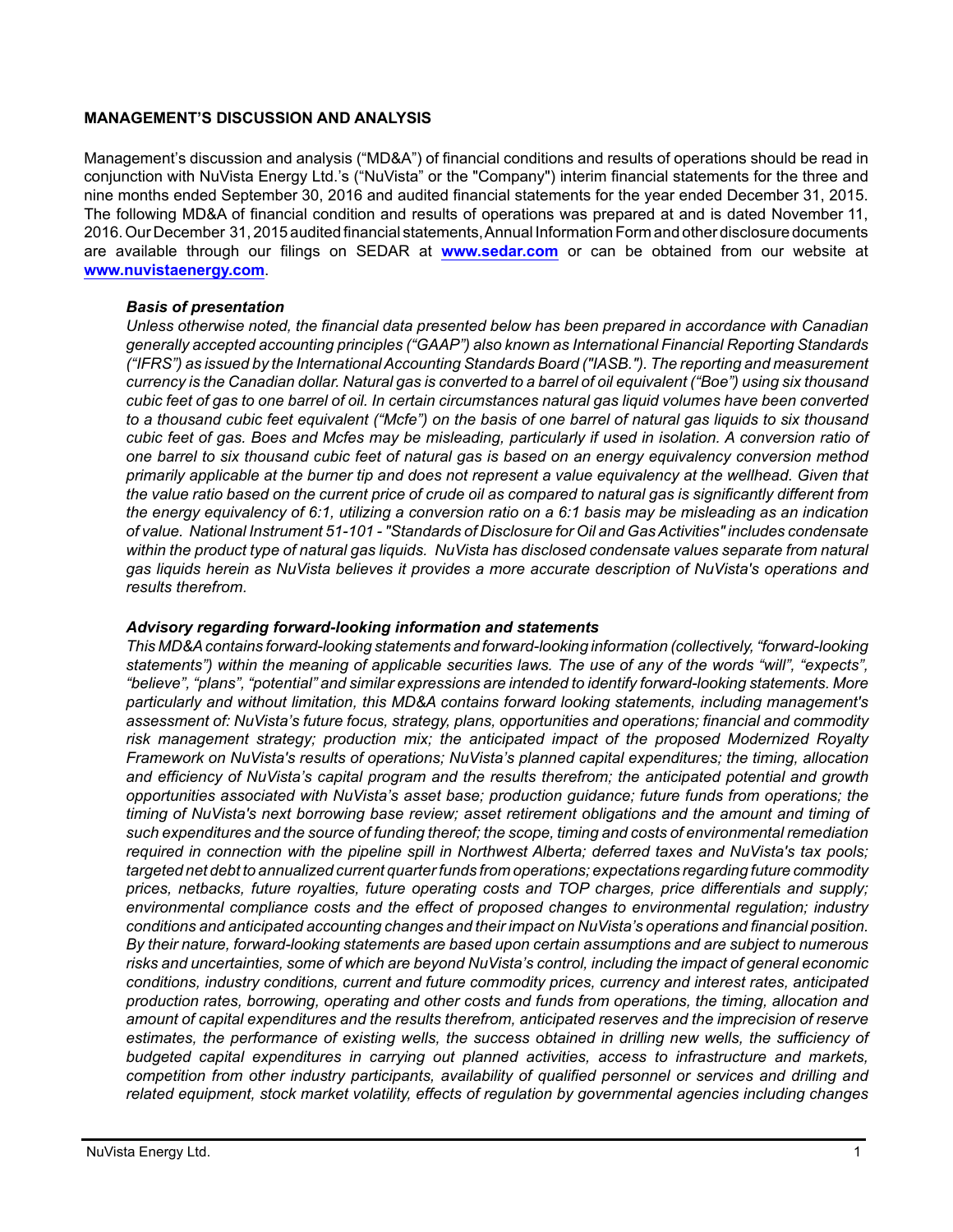*in environmental regulations, tax laws and royalties; the ability to access sufficient capital from internal sources and bank and equity markets; and including, without limitation, those risks considered under "Risk Factors" in our Annual Information Form. Readers are cautioned that the assumptions used in the preparation of such information, although considered reasonable at the time of preparation, may prove to be imprecise and, as such, undue reliance should not be placed on forward-looking statements. NuVista's actual results, performance or achievement could differ materially from those expressed in, or implied by, these forward-looking statements, or if any of them do so, what benefits NuVista will derive therefrom. NuVista has included the forward-looking statements in this MD&A in order to provide readers with a more complete perspective on NuVista's future operations and such information may not be appropriate for other purposes. NuVista disclaims any intention or obligation to update or revise any forward-looking statements, whether as a result of new information, future events or otherwise, except as required by law.*

*This MD&A also contains future-oriented financial information and financial outlook information (collectively, "FOFI") about NuVista's prospective results of operations and funds from operations, all of which are subject to the same assumptions, risk factors, limitations, and qualifications as set forth above. Readers are cautioned that the assumptions used in the preparation of such information, although considered reasonable at the time of preparation, may prove to be imprecise and, as such, undue reliance should not be placed on FOFI and forward-looking statements. NuVista's actual results, performance or achievement could differ materially from those expressed in, or implied by, these forward-looking statements and FOFI, or if any of them do so, what benefits NuVista will derive therefrom. NuVista has included the forward-looking statements and FOFI in this press release in order to provide readers with a more complete perspective on NuVista's future operations and such information may not be appropriate for other purposes. NuVista disclaims any intention or obligation to update or revise any forward-looking statements, whether as a result of new information, future events or otherwise, except as required by law.*

## *Non-GAAP measurements*

*Within the MD&A, references are made to terms commonly used in the oil and natural gas industry. Management uses "funds from operations", "funds from operations netback", "net debt", "net debt to annualized current quarter funds from operations", "operating netback" ,"total revenue" and "adjusted working capital" to analyze operating performance and leverage. These terms do not have any standardized meaning prescribed by GAAP and therefore may not be comparable with the calculation of similar measures for other entities.* 

*Funds from operations are based on cash flow from operating activities as per the statement of cash flows before changes in non-cash working capital, asset retirement expenditures, note receivable allowance (recovery) and environmental remediation expenses. Funds from operations as presented is not intended to represent operating cash flow or operating profits for the period nor should it be viewed as an alternative to cash flow from operating activities, per the statement of cash flows, net earnings (loss) or other measures of financial performance calculated in accordance with GAAP.*

*All references to funds from operations throughout this MD&A are based on cash flow from operating activities before changes in non-cash working capital, asset retirement expenditures, note receivable allowance (recovery) and environmental remediation expenses. Funds from operations per share is calculated based on the weighted average number of common shares outstanding consistent with the calculation of net loss per share. Total revenue equals oil and natural gas revenues including realized financial derivative gains/losses. Operating netback equals the total of revenues including realized financial derivative gains/losses less royalties, transportation and operating expenses calculated on a Boe basis. Funds from operations netback is operating netback less general and administrative, restricted stock units and interest expenses calculated on a Boe basis. Net debt is calculated as long-term debt plus senior unsecured notes plus adjusted working capital. Adjusted working capital is current assets less current liabilities and excludes the current portions of the financial derivative assets or liabilities, asset retirement obligations and deferred premium on flow through shares. Net debt to annualized current quarter funds from operations is net debt divided by annualized fourth quarter funds from operations.*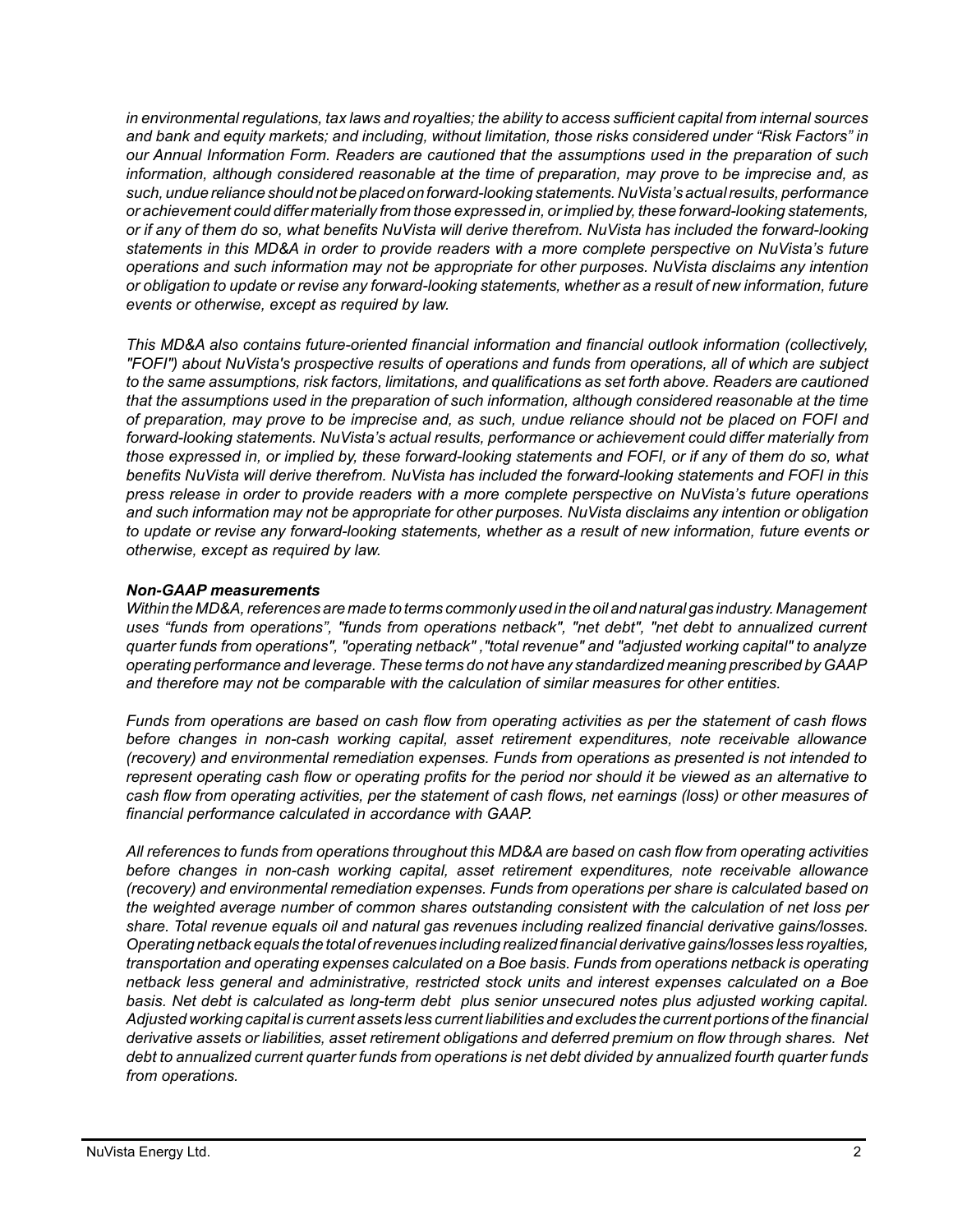## *Description of business*

NuVista is an exploration and production company actively engaged in the exploration, development and production of oil and natural gas reserves in the Western Canadian Sedimentary Basin. NuVista's primary focus is on the scalable and repeatable condensate-rich Montney formation in the Alberta Deep Basin ("Wapiti Montney"). The common shares of NuVista trade on the Toronto Stock Exchange ("TSX") under the symbol NVA.

# *Dispositions*

NuVista completed various asset dispositions throughout 2015 and 2016 with substantially all of the dispositions in NuVista's non-core operating areas.

There were two minor dispositions in the third quarter of 2016 with production at the time of sale of approximately 400 Boe/d. During the second quarter of 2016, NuVista disposed of its assets in the Wapiti Sweet operating area with combined production at the time of sale of approximately 3,200 Boe/d. With the disposition of non-core properties and capital expenditures in the Wapiti Montney area over the past few years, NuVista's total production is now 96% from the Wapiti Montney.

## *Drilling activity*

|                              |      | Three months ended September 30 | Nine months ended September 30 |        |  |
|------------------------------|------|---------------------------------|--------------------------------|--------|--|
|                              | 2016 | 2015                            | 2016                           | 2015   |  |
| Wells drilled (gross)        | 5.0  | 4.0                             | 14.0                           | 13.0   |  |
| Wells drilled (net)          | 5.0  | 4.0                             | 14.0                           | 13.0   |  |
| Average working interest (%) | 100% | 100.0%                          | 100%                           | 100.0% |  |

For the three months ended September 30, 2016, NuVista drilled 5.0 (5.0 net) natural gas wells with 100% success rate. For the comparable period of 2015, NuVista drilled 4.0 (4.0 net) natural gas wells with a 100.0% success rate.

For the nine months ended September 30, 2016, NuVista drilled 14.0 (14.0 net) natural gas wells with 100% success rate. For the comparable period of 2015, NuVista drilled 12.0 (12.0 net) natural gas wells and 1.0 (1.0 net) disposal well with a 100.0% success rate. All wells in 2016 and 2015 were drilled in NuVista's Wapiti Montney operating area with an average working interest of 100%.

## *Production*

|                                            | Three months ended September 30 |        | Nine months ended September 30 |        |        |          |
|--------------------------------------------|---------------------------------|--------|--------------------------------|--------|--------|----------|
|                                            | 2016                            | 2015   | % Change                       | 2016   | 2015   | % Change |
| Natural gas (Mcf/d)                        | 94,024                          | 90,373 | 4                              | 85,520 | 92,254 | (7)      |
| Condensate & oil (Bbls/d)                  | 7,615                           | 4,894  | 56                             | 6,641  | 4,804  | 38       |
| Butane (Bbls/d)                            | 648                             | 509    | 27                             | 570    | 481    | 19       |
| Propane (Bbls/d)                           | 538                             | 508    | 6                              | 505    | 558    | (9)      |
| Ethane (Bbls/d)                            | 9                               | 394    | (98)                           | 8      | 525    | (98)     |
| Subtotal (Boe/d)                           | 24,481                          | 21,367 | 15                             | 21,977 | 21,744 |          |
| Dispositions (Boe/d) <sup>(1)</sup>        | 417                             | 255    | 64                             | 2,635  | 345    | 664      |
| Total production (Boe/d)                   | 24.898                          | 21,622 | 15                             | 24,612 | 22.089 | 11       |
| Condensate, oil & NGLs weighting (2) & (3) | 35%                             | 30%    |                                | 34%    | 29%    |          |
| Condensate & oil weighting $(3)$           | 31%                             | 23%    |                                | 28%    | 22%    |          |

 $<sup>(1)</sup>$  Production from properties disposed in the current period. Prior period comparatives have not been adjusted.</sup>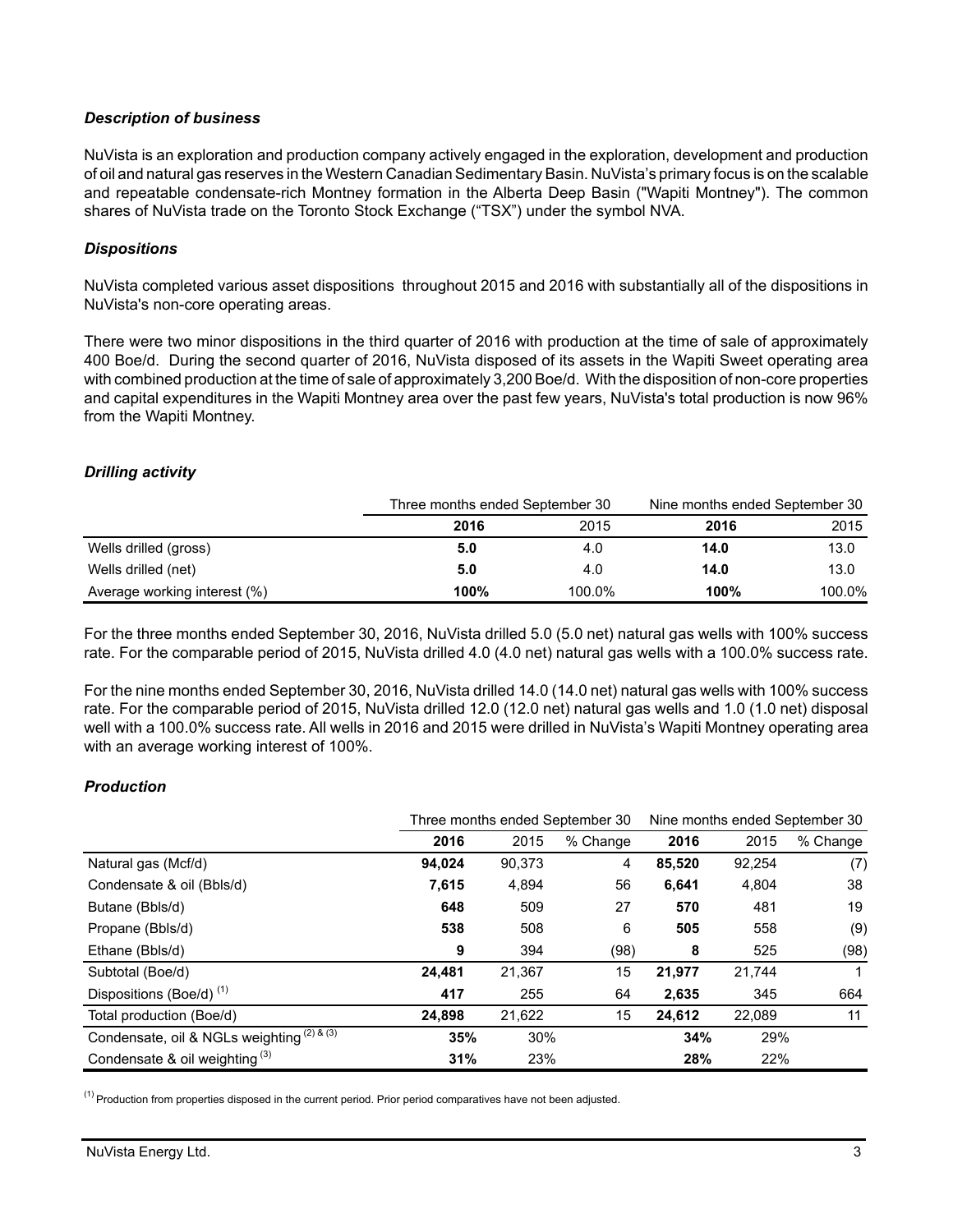$(2)$  Natural gas liquids ("NGLs") include butane, propane and ethane.

 $^{(3)}$  Product weighting is based on total production.

## *Production by area*

|                             | Three months ended September 30, 2016 |            |             |         | Three months ended September 30, 2015 |            |             |         |
|-----------------------------|---------------------------------------|------------|-------------|---------|---------------------------------------|------------|-------------|---------|
|                             |                                       | Condensate |             |         |                                       | Condensate |             |         |
|                             | Natural gas                           | & oil      | <b>NGLs</b> | Total   | Natural gas                           | & oil      | <b>NGLs</b> | Total   |
|                             | (Mcf/d)                               | (Bbls/d)   | (Bbls/d)    | (Boe/d) | (Mcf/d)                               | (Bbls/d)   | (Bbls/d)    | (Boe/d) |
| Wapiti Montney              | 90.231                                | 7,594      | 1,186       | 23.819  | 66,271                                | 4,601      | 754         | 16,400  |
| Non-core                    | 3.793                                 | 21         | 9           | 662     | 24,102                                | 293        | 657         | 4,967   |
| Subtotal                    | 94.024                                | 7,615      | 1,195       | 24.481  | 90,373                                | 4.894      | 1,411       | 21,367  |
| Dispositions <sup>(1)</sup> | 3,352                                 | 19         | (160)       | 417     | 884                                   | 105        | 3           | 255     |
| Total                       | 97.376                                | 7,634      | 1,035       | 24,898  | 91.257                                | 4.999      | 1,414       | 21,622  |
| % of Total                  | 65%                                   | 31%        | 4%          |         | 70%                                   | 23%        | 7%          |         |

 $<sup>(1)</sup>$  Production from properties disposed in the current period. Prior period comparatives have not been adjusted.</sup>

|                             | Nine months ended September 30, 2016 |                   |                         |                  | Nine months ended September 30, 2015 |                   |                         |                  |
|-----------------------------|--------------------------------------|-------------------|-------------------------|------------------|--------------------------------------|-------------------|-------------------------|------------------|
|                             |                                      | Condensate        |                         |                  |                                      | Condensate        |                         |                  |
|                             | Natural gas<br>(Mcf/d)               | & oil<br>(Bbls/d) | <b>NGLs</b><br>(Bbls/d) | Total<br>(Boe/d) | Natural gas<br>(Mcf/d)               | & oil<br>(Bbls/d) | <b>NGLs</b><br>(Bbls/d) | Total<br>(Boe/d) |
| Wapiti Montney              | 81,488                               | 6,624             | 1,077                   | 21,282           | 66,650                               | 4,371             | 704                     | 16,184           |
| Non-core                    | 4,032                                | 17                | 6                       | 695              | 25,604                               | 433               | 860                     | 5,560            |
| Subtotal                    | 85.520                               | 6.641             | 1.083                   | 21,977           | 92.254                               | 4.804             | 1.564                   | 21.744           |
| Dispositions <sup>(1)</sup> | 11,731                               | 128               | 551                     | 2,635            | 1,364                                | 111               |                         | 345              |
| Total                       | 97,251                               | 6,769             | 1,634                   | 24,612           | 93,618                               | 4.915             | 1.571                   | 22,089           |
| % of Total                  | 65%                                  | 28%               | 7%                      |                  | 71%                                  | 22%               | 7%                      |                  |

 $<sup>(1)</sup>$  Production from properties disposed in the current period. Prior period comparatives have not been adjusted.</sup>

# *Production weighting by area*

|                     | Three months ended September 30 |      | Nine months ended September 30 |      |  |
|---------------------|---------------------------------|------|--------------------------------|------|--|
|                     | 2016                            | 2015 | 2016                           | 2015 |  |
| Wapiti Montney      | 96%                             | 76%  | 86%                            | 73%  |  |
| Non-core            | 3%                              | 23%  | 3%                             | 25%  |  |
| <b>Dispositions</b> | 1%                              | 1%   | 11%                            | 2%   |  |

For the three months ended September 30, 2016, NuVista's average production was 24,898 Boe/d, an increase of 15% from 21,622 Boe/d in the comparative period of 2015 due to the successful Montney drilling program. Third quarter production increased 6% from 23,451 Boe/d in the second quarter of 2016, primarily due to a 23% increase in Montney production of approximately 4,500 Boe/d as a result of new wells coming onto production, which was partially offset by the sale of approximately 3,200 Boe/d of Wapiti Sweet production that closed in June 2016. Condensate & oil volumes averaged 31% of total production for the quarter.

For the nine months ended September 30, 2016, NuVista's average production was 24,612 Boe/d, a 11% increase from 22,089 Boe/d in the comparative period of 2015. The increase is a result of the significant production increases in Montney, net of production sold in property dispositions in 2015 and 2016.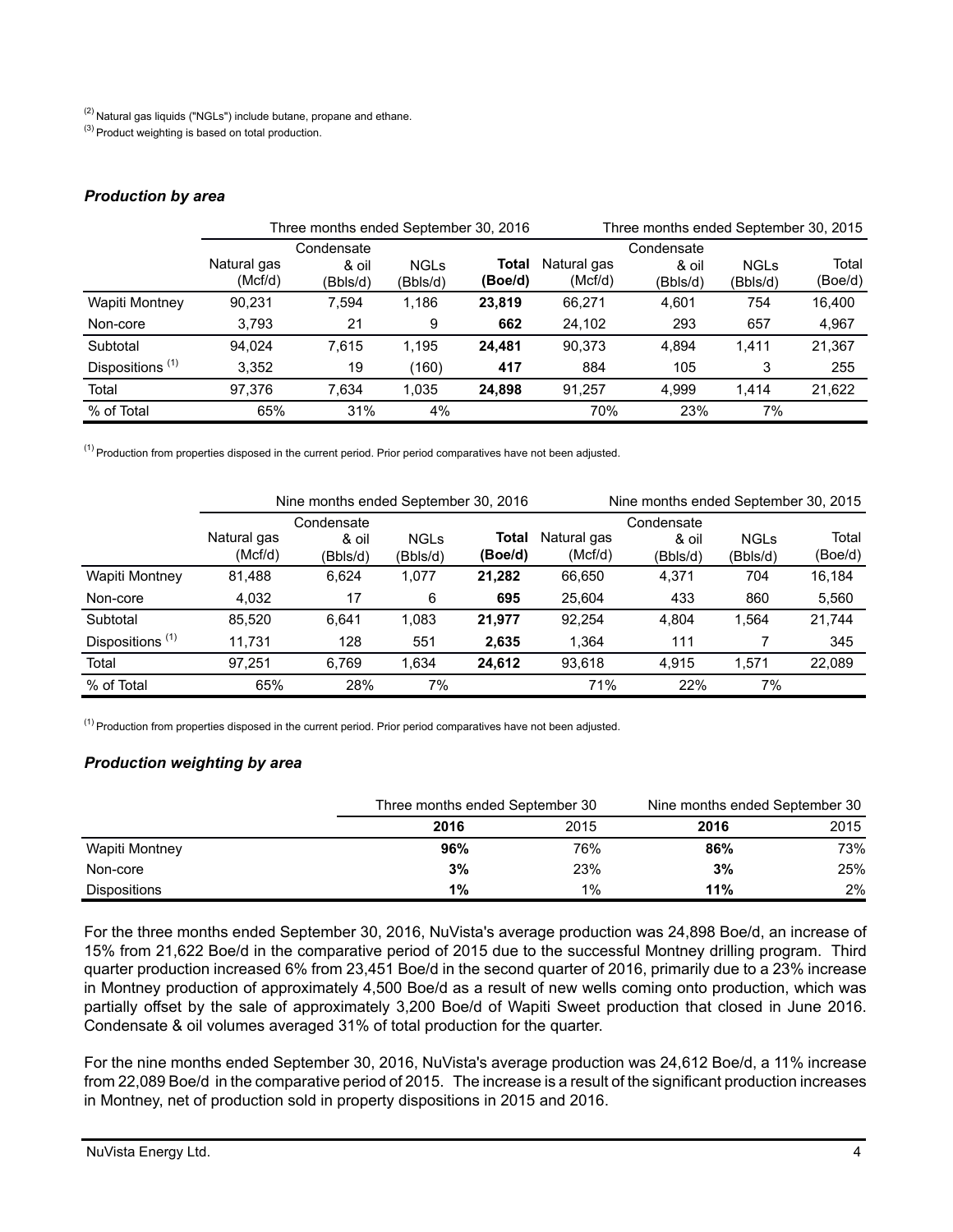# *Commodity prices*

#### *Benchmark prices*

|                                                           | Three months ended September 30 |       |          | Nine months ended September 30 |       |          |
|-----------------------------------------------------------|---------------------------------|-------|----------|--------------------------------|-------|----------|
|                                                           | 2016                            | 2015  | % Change | 2016                           | 2015  | % Change |
| Natural gas - AECO (daily) (\$/GJ)                        | 2.20                            | 2.75  | (20)     | 1.75                           | 2.62  | (33)     |
| Natural gas - AECO (monthly) (\$/GJ)                      | 2.09                            | 2.65  | (21)     | 1.76                           | 2.66  | (34)     |
| Natural gas - NYMEX (monthly) (US\$/MMbtu)                | 2.81                            | 2.77  |          | 2.29                           | 2.80  | (18)     |
| Natural gas - Chicago Citygate (monthly) (US\$/<br>MMbtu) | 2.76                            | 2.83  | (2)      | 2.32                           | 2.98  | (22)     |
| Oil - WTI (US\$/BbI)                                      | 44.94                           | 46.43 | (3)      | 41.33                          | 51.00 | (19)     |
| Oil - Edmonton Par - (Cdn\$/Bbl)                          | 54.68                           | 56.17 | (3)      | 50.00                          | 58.53 | (15)     |
| Condensate - (Cdn\$/Bbl)                                  | 56.22                           | 57.86 | (3)      | 53.42                          | 61.88 | (14)     |
| Exchange rate - (Cdn\$/US\$)                              | 1.305                           | 1.309 |          | 1.323                          | 1.260 | 5        |

*Average selling prices*<sup>(1) & (2)</sup>

|                           |         | Three months ended September 30 | Nine months ended September 30 |        |        |          |
|---------------------------|---------|---------------------------------|--------------------------------|--------|--------|----------|
|                           | 2016    | 2015                            | % Change                       | 2016   | 2015   | % Change |
| Natural gas (\$/Mcf)      | 3.37    | 3.55                            | (5)                            | 3.47   | 3.67   | (5)      |
| Condensate & oil (\$/Bbl) | 48.73   | 51.59                           | (6)                            | 46.79  | 53.59  | (13)     |
| Butane (\$/Bbl)           | 23.01   | 25.97                           | (11)                           | 21.54  | 27.63  | (22)     |
| Propane (\$/Bbl)          | (11.66) | (8.67)                          |                                | (3.99) | (2.40) |          |
| Ethane (\$/Bbl)           | 10.98   | 7.45                            | 47                             | 4.61   | 8.21   | (44)     |

<sup>(1)</sup> Prices exclude price risk management realized and unrealized gains and losses on financial derivative commodity contracts but includes gains and losses on physical sale contracts.

 $(2)$  The average liquids selling price is net of tariffs and fractionation fees.

NuVista markets its natural gas based on a mix of monthly, daily and fixed AECO pricing. As of December 1, 2015, the Company started selling approximately 20 MMcf/d of its natural gas directly into the Chicago market where it receives a higher US dollar denominated Chicago Citygate price. NuVista's average selling price for natural gas in the third quarter of 2016 was \$3.37/Mcf compared to \$3.55/Mcf for the comparative period of 2015, and \$3.25/Mcf in the second quarter of 2016. Excluding the impact of realized gains on physical sales contracts, the average selling price for natural gas in the third quarter of 2016 was \$2.51/Mcf compared to \$2.83/Mcf for the comparative period of 2015, and \$1.90/Mcf in the second quarter of 2016.

Strong demand for condensate in Alberta results in benchmark condensate prices at Edmonton trading at a premium to Canadian light oil prices. NuVista's realized condensate prices include adjustments for pipeline tariffs to Edmonton and quality differentials. Condensate and oil prices averaged \$48.73/Bbl in the third quarter, a decrease of 6% from \$51.59/Bbl for the comparable period in 2015, consistent with a 3% decline in WTI prices. Butane and propane trade at varying discounts to light oil prices depending on market conditions. Propane prices continue to be impacted as a result of an oversupply in Western Canada. Propane production makes up less than 2% of the Company's total production.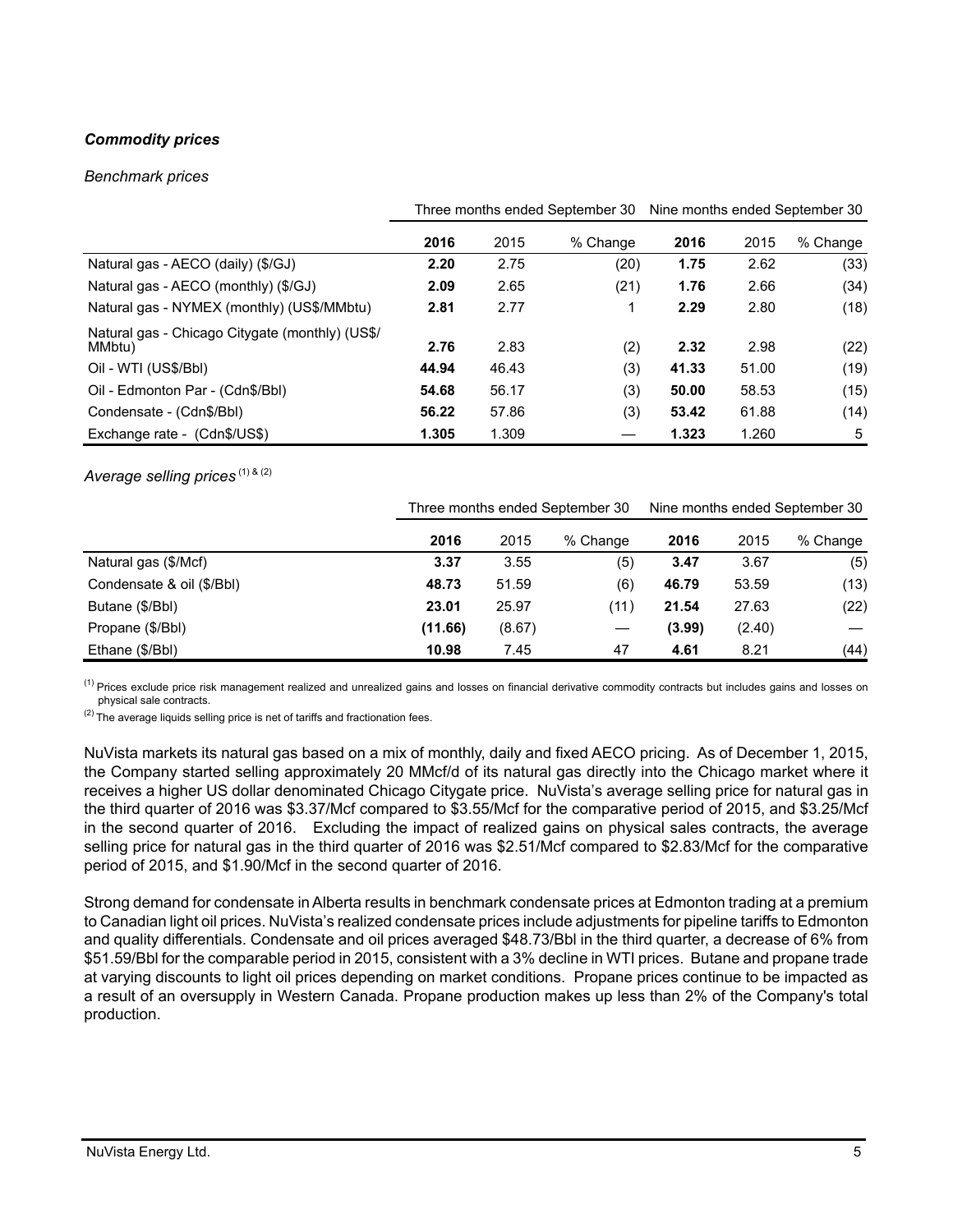#### *Revenues*

|                                               | Three months ended September 30 |                     |                     |            |            |  |  |
|-----------------------------------------------|---------------------------------|---------------------|---------------------|------------|------------|--|--|
| (\$ thousands)                                | Natural gas                     | Condensate<br>& oil | NGLs <sup>(2)</sup> | 2016 Total | 2015 Total |  |  |
| Oil and natural gas revenues <sup>(1)</sup>   | 30.232                          | 34.224              | 699                 | 65.155     | 54.664     |  |  |
| Realized gain (loss) on financial derivatives | 469                             | 4.854               |                     | 5.323      | 11.306     |  |  |
| Total revenue <sup>(3)</sup>                  | 30.701                          | 39,078              | 699                 | 70.478     | 65.970     |  |  |

<sup>(1)</sup> Natural gas revenue includes price risk management gains and losses on physical delivery sale contracts. For the three months ended September 30, 2016, our physical delivery sales contracts totaled a \$7.7 million gain (2015 – \$6.1 million gain).

(2) Includes butane, propane, and ethane.

(3) Refer to "Non-GAAP measurements".

|                                               | Nine months ended September 30 |                     |                     |            |            |  |  |  |
|-----------------------------------------------|--------------------------------|---------------------|---------------------|------------|------------|--|--|--|
| (\$ thousands)                                | Natural gas                    | Condensate<br>& oil | NGLs <sup>(2)</sup> | 2016 Total | 2015 Total |  |  |  |
| Oil and natural gas revenues <sup>(1)</sup>   | 92.416                         | 86.780              | 3.518               | 182.714    | 170,093    |  |  |  |
| Realized gain (loss) on financial derivatives | 1.995                          | 22.021              |                     | 24.016     | 31.735     |  |  |  |
| Total revenue <sup>(3)</sup>                  | 94.411                         | 108.801             | 3.518               | 206.730    | 201.828    |  |  |  |

<sup>(1)</sup> Natural gas revenue includes price risk management gains and losses on physical delivery sale contracts. For the nine months ended September 30, 2016, our physical delivery sales contracts totaled a \$28.3 million gain (2015 – \$16.9 million gain).

(2) Includes butane, propane, and ethane.

(3) Refer to "Non-GAAP measurements".

For the three months ended September 30, 2016, oil and natural gas revenues were \$65.2 million, a 19% increase from \$54.7 million for the comparable period of 2015, primarily as a result of a 15% increase in production and a 4% increase in realized prices for the quarter. Oil and natural gas revenues were comprised of \$30.2 million of natural gas revenues, \$34.2 million of condensate and oil revenues, and \$0.7 million of NGL revenues.

For the nine months ended September 30, 2016, oil and natural gas revenues were \$182.7 million, a 7% increase from \$170.1 million for the comparable period of 2015, primarily as a result of a 11% increase in production offset by a 4% decrease in realized prices. Oil and natural gas revenues were comprised of \$92.4 million of natural gas revenues, \$86.8 million of condensate and oil revenues, and \$3.5 million of NGL revenues.

#### *Commodity price risk management*

|                                      |                                |                                  | Three months ended September 30 |                         |                           |                      |  |  |  |  |
|--------------------------------------|--------------------------------|----------------------------------|---------------------------------|-------------------------|---------------------------|----------------------|--|--|--|--|
| (\$ thousands)                       |                                | 2016                             |                                 |                         | 2015                      |                      |  |  |  |  |
|                                      | <b>Realized</b><br>gain (loss) | <b>Unrealized</b><br>gain (loss) | Total<br>gain (loss)            | Realized<br>gain (loss) | Unrealized<br>gain (loss) | Total<br>gain (loss) |  |  |  |  |
| Natural gas                          | 469                            | 817                              | 1.286                           | 100                     | (2, 426)                  | (2,326)              |  |  |  |  |
| Condensate, oil and NGLs             | 4,854                          | (5,085)                          | (231)                           | 11.206                  | 6.059                     | 17,265               |  |  |  |  |
| Gain (loss) on financial derivatives | 5,323                          | (4,268)                          | 1.055                           | 11.306                  | 3.633                     | 14,939               |  |  |  |  |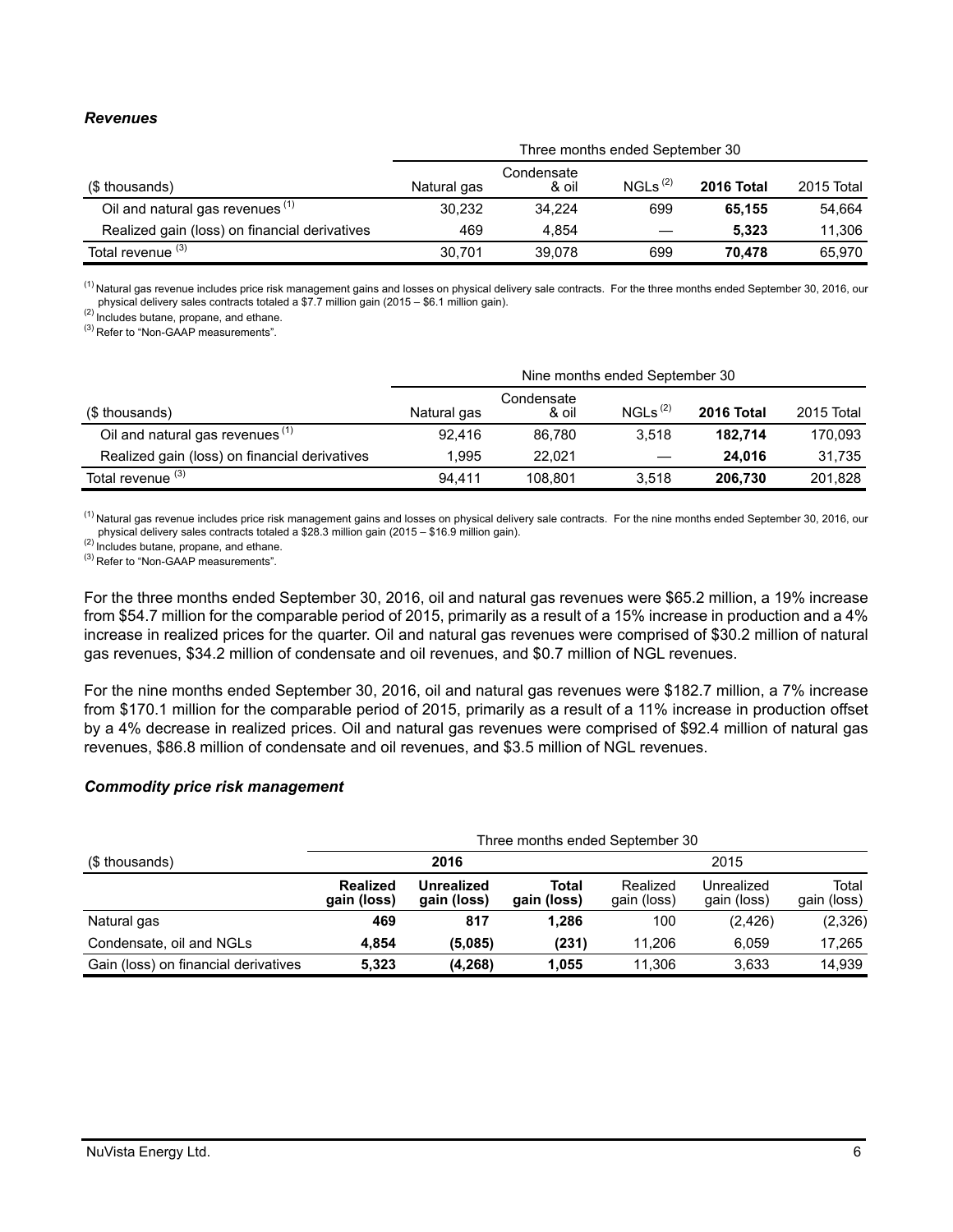|                                      |                                |                                  | Nine months ended September 30 |                         |                                                                    |                      |  |  |
|--------------------------------------|--------------------------------|----------------------------------|--------------------------------|-------------------------|--------------------------------------------------------------------|----------------------|--|--|
| (\$ thousands)                       |                                | 2016                             |                                |                         | 2015<br>Unrealized<br>gain (loss)<br>(926)<br>(21.654)<br>(22,580) |                      |  |  |
|                                      | <b>Realized</b><br>gain (loss) | <b>Unrealized</b><br>gain (loss) | Total<br>gain (loss)           | Realized<br>gain (loss) |                                                                    | Total<br>gain (loss) |  |  |
| Natural gas                          | 1.995                          | 2.184                            | 4.179                          | 206                     |                                                                    | (720)                |  |  |
| Condensate, oil and NGLs             | 22.021                         | (24.126)                         | (2, 105)                       | 31.529                  |                                                                    | 9.875                |  |  |
| Gain (loss) on financial derivatives | 24.016                         | (21, 942)                        | 2.074                          | 31.735                  |                                                                    | 9.155                |  |  |

NuVista has a disciplined commodity price risk management program as part of its financial risk management strategy. The purpose of this program is to reduce volatility in financial results, protect acquisition economics and help stabilize cash flow against the unpredictable commodity price environment. In March 2016, NuVista's Board of Directors made an amendment to the terms of NuVista's commodity price risk management program to secure minimum prices for up to 70% of our net after royalty production for the first 18 month forward period and up to 60% for the following 18 month forward period. Prior to March 2016, NuVista's Board of Directors had authorized the use of fixed price, put option and costless collar contracts ("Fixed Price Contracts") for up to 60% of forecast production, net of royalties, for the first twelve month period, up to 50% for the next twelve month period, and up to 40% for the following twelve month period. In addition, the Board of Directors approved limits for entering into natural gas basis differential contracts that are the lesser of 50% of forecast natural gas production, net of royalties, or the volumes that would bring the combined natural gas basis differential contracts and natural gas Fixed Price Contracts to 100% of forecast natural gas production, net of royalties.

During the third quarter of 2016, the commodity price risk management program resulted in a gain of \$1.1 million, consisting of a realized gain of \$5.3 million and an unrealized loss of \$4.3 million on natural gas and oil contracts compared to a gain of \$14.9 million consisting of a realized gain of \$11.3 million and an unrealized gain of \$3.6 million for the comparable period of 2015.

For the nine months ended September 30, 2016 the commodity price risk management program resulted in a gain of \$2.1 million consisting of a realized gain of \$24.0 million and an unrealized loss of \$21.9 million on natural gas and oil contracts compared to a realized gain of \$31.7 million and unrealized loss of \$22.6 million for the comparative period of 2015. At September 30, 2016, the mark to market value of the financial derivative commodity contracts amounted to \$3.8 million consisting of current assets of \$1.2 million and long term assets of \$2.7 million.

Price risk management gains on our physical delivery sale contracts totaled \$7.7 million and \$28.3 million for the three and nine months ended September 30, 2016 compared to gains of \$6.1 million and \$16.9 million for comparable periods of 2015. The mark to market value of the physical delivery sale contracts at September 30, 2016 was a gain of \$14.4 million; these fair values are not recorded on the financial statements but are recognized in net earnings as settled.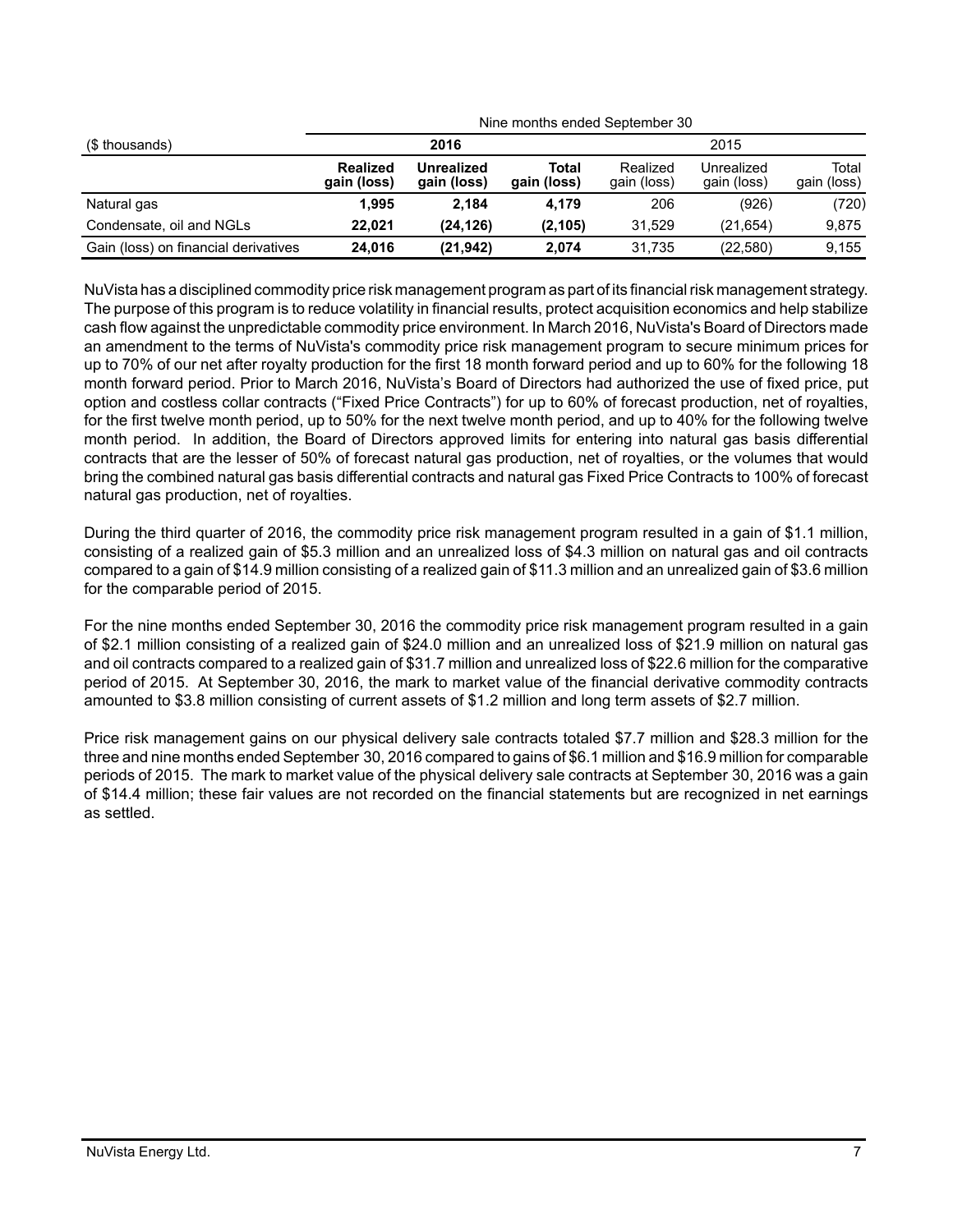# (a) Financial instruments

The following is a summary of the financial derivatives as at September 30, 2016:

|                                       | <b>Volume</b><br>(Bbls/d) | <b>Pricing</b><br>(Cdn\$/Bbl) | <b>Term of contract</b>    |
|---------------------------------------|---------------------------|-------------------------------|----------------------------|
| WTI crude oil sales price derivatives |                           |                               |                            |
| Fixed price swap                      | 3.300                     | \$74.81                       | Oct 1, 2016 - Dec 31, 2016 |
| Fixed price swap                      | 600                       | \$61.18                       | Jan 1, 2017 - Jun 30, 2017 |
| Fixed price swap                      | 500                       | \$61.78                       | Jul 1, 2017 - Sep 30, 2017 |
| Costless collar                       | 1.050                     | $$57.79 - 67.79$              | Oct 1, 2016 - Dec 31, 2016 |
| Costless collar                       | 1,550                     | $$58.63 - 68.22$              | Jan 1, 2017 - Jun 30, 2017 |
| Costless collar                       | 1,208                     | $$58.87 - 68.34$              | Jul 1, 2017 - Sep 30, 2017 |
| Costless collar                       | 400                       | $$60.00 - 68.90$              | Oct 1, 2017 - Dec 31, 2017 |

|                                           | <b>Volume</b><br>(MMbtu/d) | <b>Pricing</b><br>(US\$/MMbtu) | Term of contract           |
|-------------------------------------------|----------------------------|--------------------------------|----------------------------|
| NYMEX natural gas sales price derivatives |                            |                                |                            |
| AECO-NYMEX basis                          | 10.000                     | (\$0.66)                       | Oct 1, 2016 - Dec 31, 2016 |
| AECO-NYMEX basis                          | 20,000                     | (\$0.72)                       | Jan 1, 2017 - Sep 30, 2017 |
| AECO-NYMEX basis                          | 20,000                     | (\$0.71)                       | Oct 1, 2017 - Dec 31, 2017 |
| AECO-NYMEX basis                          | 10.000                     | (\$0.69)                       | Jan 1, 2018 - Sep 30, 2018 |
| AECO-NYMEX basis                          | 23.261                     | (\$0.65)                       | Oct 1, 2018 - Dec 31, 2018 |
| AECO-NYMEX basis                          | 25,000                     | $(\$0.64)$                     | Jan 1, 2019 - Mar 31, 2019 |
| Fixed price swap                          | 10.000                     | \$2.60                         | Oct 1, 2016 - Dec 31, 2016 |
| Chicago-NYMEX basis                       | 10,000                     | $(\$0.01)$                     | Oct 1, 2016 - Dec 31, 2016 |
| Chicago-NYMEX basis                       | 5,000                      | (\$0.05)                       | Jan 1, 2017 - Dec 31, 2017 |

Subsequent to September 30, 2016 the following is a summary of financial derivatives that have been entered into:

|                                       | <b>Volume</b><br>(Bbls/d) | Pricing<br>(Cdn\$/Bbl) | <b>Term of contract</b>    |
|---------------------------------------|---------------------------|------------------------|----------------------------|
| WTI crude oil sales price derivatives |                           |                        |                            |
| Costless collar                       | 400                       | \$64.60 - 73.74        | Jan 1, 2017 - Dec 31, 2017 |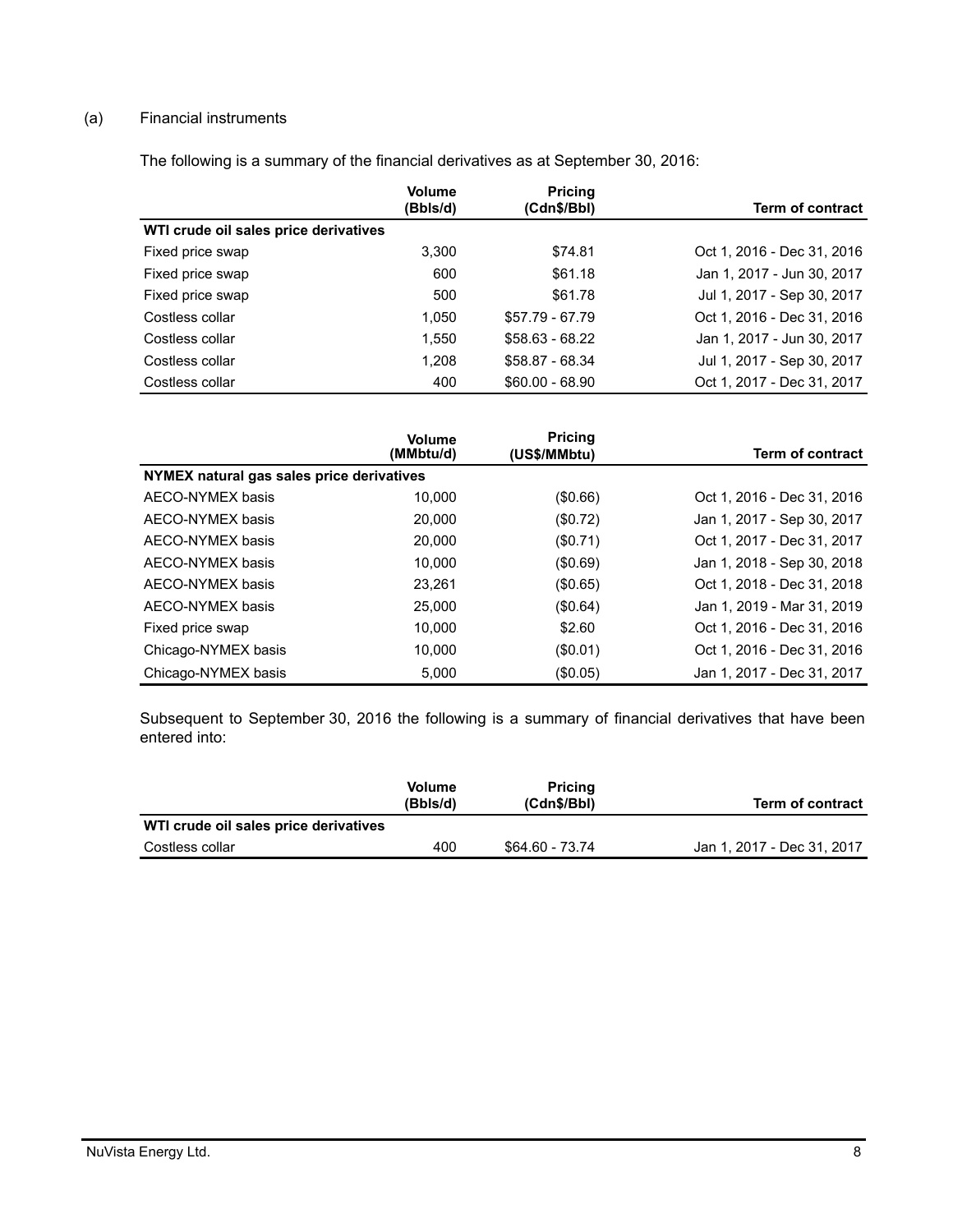## (b) Physical delivery sales contracts

The following is a summary of the physical delivery sales contracts as at September 30, 2016:

|                                                    | Volume<br>(GJ/d) | <b>Pricing</b><br>(Cdn\$/GJ) | <b>Term of contract</b>    |
|----------------------------------------------------|------------------|------------------------------|----------------------------|
| AECO natural gas physical delivery sales contracts |                  |                              |                            |
| Costless collar                                    | 5.000            | $$3.40 - 3.85$               | Oct 1, 2016 - Dec 31, 2016 |
| Fixed price swap                                   | 59,500           | \$3.40                       | Oct 1, 2016 - Dec 31, 2016 |
| Fixed price swap                                   | 52,500           | \$3.27                       | Jan 1, 2017 - Mar 31, 2017 |
| Fixed price swap                                   | 37,500           | \$3.20                       | Apr 1, 2017 - Jun 30, 2017 |
| Fixed price swap                                   | 27,500           | \$3.16                       | Jul 1, 2017 - Sep 30, 2017 |
| Fixed price swap                                   | 22,500           | \$3.21                       | Oct 1, 2017 - Dec 31, 2017 |
| Fixed price swap                                   | 2,500            | \$2.85                       | Jan 1, 2018 - Sep 30, 2018 |
| Fixed price swap                                   | 842              | \$2.85                       | Oct 1, 2018 - Dec 31, 2018 |

Subsequent to September 30, 2016 the following is a summary of physical delivery sales contracts that have been entered into:

|                                                    | Volume<br>(GJ/d) | <b>Pricing</b><br>(Cdn\$/GJ) | <b>Term of contract</b>    |
|----------------------------------------------------|------------------|------------------------------|----------------------------|
| AECO natural gas physical delivery sales contracts |                  |                              |                            |
| Fixed price swap                                   | 10.000           | \$2.93                       | Jan 1, 2017 - Dec 31, 2017 |

## *Royalties*

|                                                                            |         | Three months ended<br>September 30 | Nine months ended<br>September 30 |         |  |
|----------------------------------------------------------------------------|---------|------------------------------------|-----------------------------------|---------|--|
| (\$ thousands, except % and per Boe amounts)                               | 2016    | 2015                               | 2016                              | 2015    |  |
| Gross royalties                                                            | 3.467   | 3.680                              | 9.807                             | 11,509  |  |
| Gas cost allowance ("GCA")                                                 | (2,828) | (2,845)                            | (8,899)                           | (5,988) |  |
| Net royalties                                                              | 639     | 835                                | 908                               | 5,521   |  |
| Gross royalty % excluding physical delivery sales contracts <sup>(1)</sup> | 6.0     | 7.6                                | 6.4                               | 7.5     |  |
| Gross royalty % including physical delivery sales contracts                | 5.3     | 6.7                                | 5.4                               | 6.8     |  |
| Net royalties per Boe                                                      | 0.28    | 0.42                               | 0.13                              | 0.92    |  |

 $(1)$  Calculated as gross royalties as a % of oil and natural gas revenues excluding gains (losses) on physical delivery sales contracts.

For the three months ended September 30, 2016, gross royalties excluding GCA credits were \$3.5 million, 6% lower than the \$3.7 million for the comparable period of 2015. For the nine months ended September 30, 2016, gross royalties excluding GCA adjustments were \$9.8 million, 14.8% lower than the \$11.5 million for the comparative period of 2015. On a gross dollar basis, royalties have decreased in 2016 compared to 2015 due to lower commodity prices, increased Montney production and the increased number of wells that qualify for royalty incentive programs, declining high royalty rate production in our non-core areas, and dispositions of higher royalty rate assets. Wapiti Montney represents 96% of production and has a historical average gross royalty rate of 6%.

The Company also receives GCA from the Crown, which reduces royalties to account for expenses incurred by NuVista to process and transport the Crown's portion of natural gas production. For the nine months ended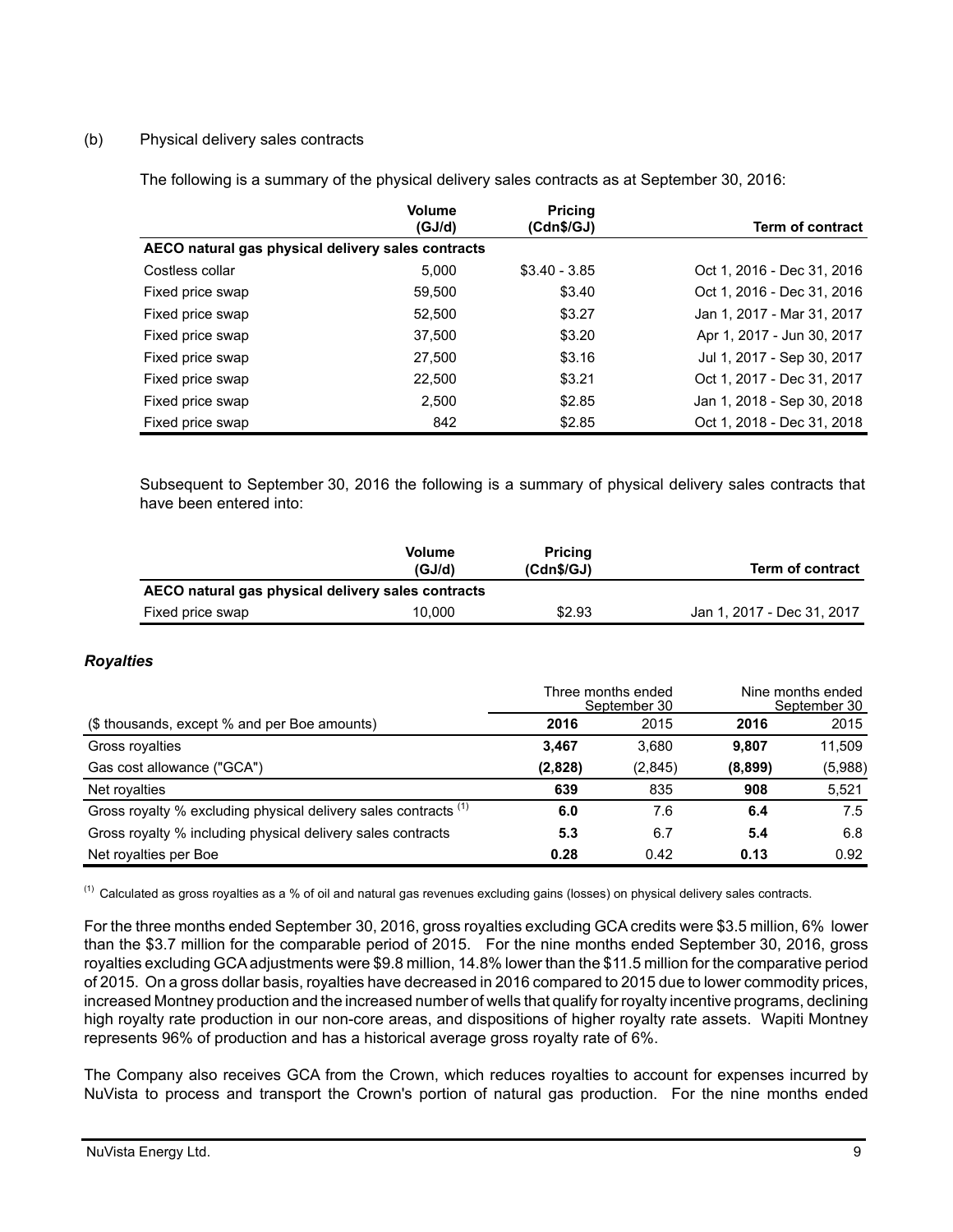September 30, 2016, the 48.6% increase in GCA credits received is primarily due to GCA credits related to the construction and startup of the Elmworth compressor station in June 2015 and increased production through the Bilbo compressor station throughout 2015 and the first half of 2016.

NuVista's physical price risk management activities impact reported royalty rates as royalties are based on government market reference prices and not the Company's average realized prices that include price risk management activities.

In 2016, the provincial government of Alberta announced the key highlights of a proposed Modernized Royalty Framework ("MRF") that will be effective on January 1, 2017. These highlights include a permanent structure providing a 5% royalty during the pre-payout period of conventional crude oil, natural gas, and NGL resources, then a higher royalty rate after the payout period. The payout period is governed by a revenue minus cost structure which focuses upon cost reduction and efficiency while staying nearly neutral on the average rate of return for any given play when compared to the prior royalty framework. Mature wells still receive reduced royalties, and there are no changes to the royalty structure of wells drilled prior to 2017 for a 10-year period from the royalty program's implementation date. The changes are not currently expected to have a material impact on NuVista's results of operations.

#### *Transportation expenses*

|                                        |       |       | Three months ended September 30 Nine months ended September 30 |       |  |
|----------------------------------------|-------|-------|----------------------------------------------------------------|-------|--|
| (\$ thousands, except per Boe amounts) | 2016  | 2015  | 2016                                                           | 2015  |  |
| Transportation expense                 | 5.480 | 2.053 | 16.250                                                         | 9.994 |  |
| Per Boe                                | 2.39  | 1.03  | 2.41                                                           | 1.66  |  |

For the three and nine months ended September 30, 2016, transportation expenses were \$5.5 million (\$2.39/Boe) and \$16.3 million (\$2.41/Boe) respectively as compared to \$2.1 million (\$1.03/Boe) and \$10.0 million (\$1.66/Boe) for the comparable periods of 2015, and \$4.4 million (\$2.07/Boe) for the three months ended June 30, 2016. Compared to the second quarter, transportation expenses increased as a result of unplanned downstream third party outages resulting in in a higher volume of condensate being trucked than pipelined.

Transportation expenses on a total dollar and per Boe basis increased from the comparable periods in 2015 due to the start of a 3 year gas transportation agreement with Alliance Pipeline effective December 1, 2015 to transport gas from Alberta to Chicago. This higher transportation charge is offset by higher gas sales price realizations, and is partially offset by transportation expenses which decreased from the prior year due to an increase in condensate production flowing through a third party liquids pipeline.

## *Operating expenses*

|                                        | Three months ended September 30 Nine months ended September 30 |        |        |        |
|----------------------------------------|----------------------------------------------------------------|--------|--------|--------|
| (\$ thousands, except per Boe amounts) | 2016                                                           | 2015   | 2016   | 2015   |
| Operating expenses                     | 25.904                                                         | 25.233 | 71.079 | 73.162 |
| Per Boe                                | 11.31                                                          | 12.68  | 10.54  | 12.13  |

For the three and nine months ended September 30, 2016, operating expenses were \$25.9 million (\$11.31/Boe) and \$71.1 million (\$10.54/Boe) respectively, compared to \$25.2 million (\$12.68/Boe) and \$73.2 million (\$12.13/Boe) for the comparable periods of 2015, and \$20.6 million (\$9.66/Boe) for the three months ended June 30, 2016.

Operating expenses for both the three and nine months ended September 30, 2016 were lower on a per Boe basis than the comparative periods of 2015 due to increased facility utilization, a decrease in processing costs primarily as a result of the increased number of wells on production with higher condensate yields, and a reduction of costs as compared to the comparative periods in 2015 which had costs associated with the startup of the Elmworth compressor station.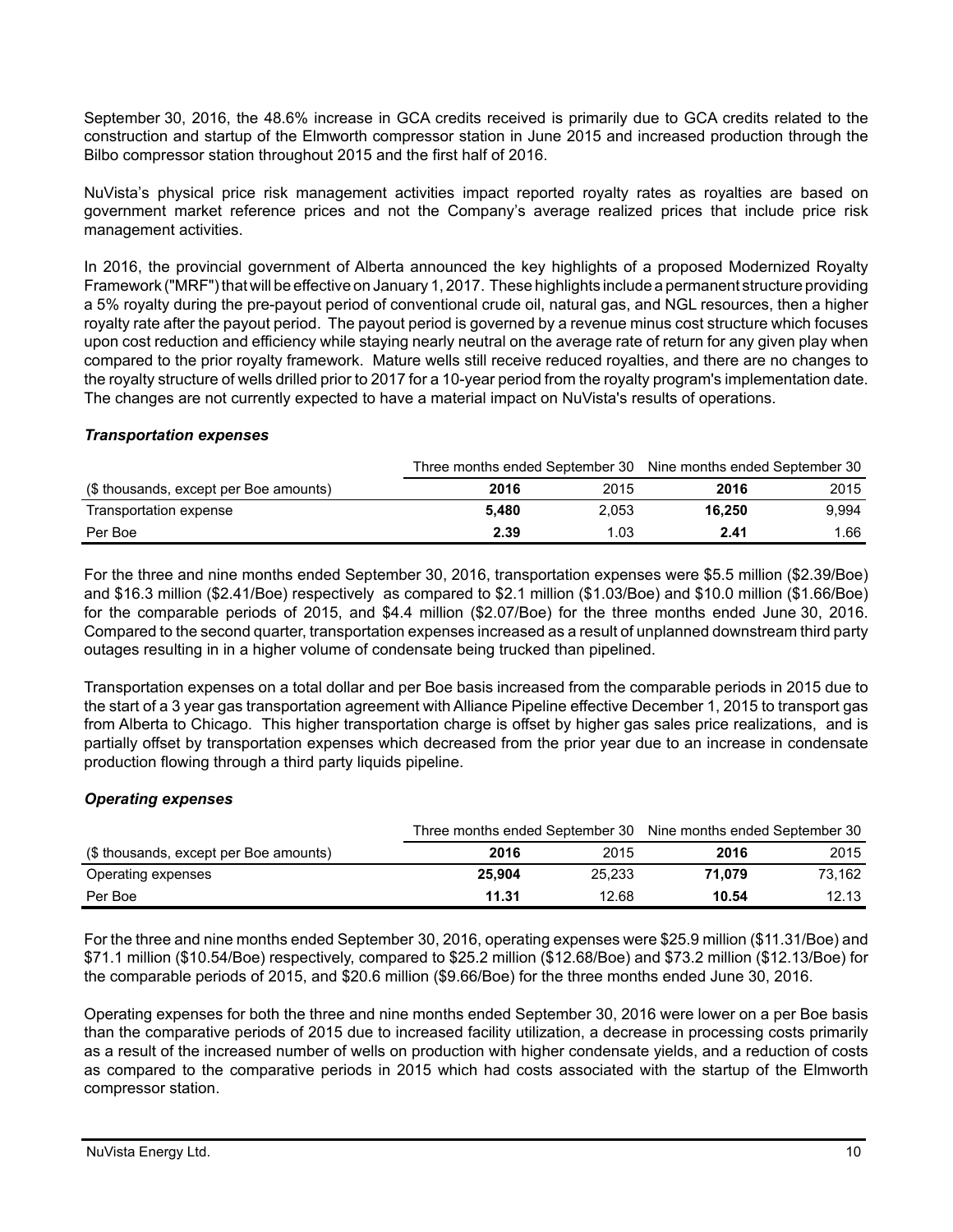Compared to the prior quarter ended June 30, 2016, operating expenses on a per Boe basis increased by 17% as a result of the sale of the Wapiti Sweet assets in the second quarter of 2016 which had lower operating costs per Boe than Wapiti Montney and other non-core areas, and also increased take or pay (TOP) commitments. For the three months ended September 30, 2016, operating expenses included TOP commitments that amounted to \$0.81/ Boe, compared to \$0.11/Boe in the second quarter of 2016. These TOP costs are expected to be gradually eliminated through 2017 as growing production volumes increase to fulfill the newly available capacity.

|                                        | Three months ended September 30 Nine months ended September 30 |       |          |         |
|----------------------------------------|----------------------------------------------------------------|-------|----------|---------|
| (\$ thousands, except per Boe amounts) | 2016                                                           | 2015  | 2016     | 2015    |
| Gross G&A expenses                     | 4,920                                                          | 5.451 | 17.289   | 17,731  |
| Overhead recoveries                    | (92)                                                           | (113) | (360)    | (438)   |
| Capitalized G&A                        | (1, 133)                                                       | (512) | (4, 361) | (1,901) |
| Net G&A expenses                       | 3.695                                                          | 4.826 | 12.568   | 15.392  |
| Gross G&A per Boe                      | 2.15                                                           | 2.74  | 2.56     | 2.94    |
| Net G&A per Boe                        | 1.61                                                           | 2.43  | 1.86     | 2.55    |

## *General and administrative expenses ("G&A")*

As a result of continued focus on the Wapiti Montney and disposition of non-core properties, NuVista has been able to realize greater efficiencies and gross G&A expenses have trended lower. G&A, net of overhead recoveries and capitalized G&A, for the three and nine months ended September 30, 2016 was \$3.7 million (\$1.61/Boe) and \$12.6 million (\$1.86/Boe) compared to \$4.8 million (\$2.43/Boe) and \$15.4 million (\$2.55/Boe) for the comparable periods of 2015. Net G&A expenses for the three and nine months ended September 30, 2016 on a total dollar basis compared to the prior year comparative period is lower due to decreased gross G&A expenses and an increase in capitalized G&A expenses as a result of a change in estimated G&A expense related to capital activity. On a per Boe basis, costs have decreased due to the increased production in the period combined with the decrease in net G&A expenses.

## *Share-based compensation expense*

|                               | Three months ended September 30 Nine months ended September 30 |       |       |       |
|-------------------------------|----------------------------------------------------------------|-------|-------|-------|
| (\$ thousands)                | 2016                                                           | 2015  | 2016  | 2015  |
| Stock options                 | 688                                                            | 987   | 1,930 | 2,920 |
| Restricted stock units        |                                                                | (102) | 499   | 447   |
| Director deferred share units | 435                                                            |       | 435   |       |
| Restricted share awards       | 329                                                            | 208   | 856   | 499   |
| Total                         | 1.460                                                          | 1.093 | 3.720 | 3.866 |

NuVista recorded a share-based compensation charge of \$1.5 million and \$3.7 million for the three and nine months ended September 30, 2016, compared to \$1.1 million and \$3.9 million for the comparable periods in 2015. The share-based compensation charge relates to the amortization of the fair value of stock option awards and restricted share awards ("RSA") and accruals for future payments under the restricted stock unit ("RSU") plan and Director Deferred Share Unit ("DSU") plan. The deferred share unit plan was approved by shareholders at NuVista's Annual General Meeting in May 2016. The increase in share-based compensation expense for the three months ended September 30, 2016, compared to the comparable period of 2015 is a result of share-based compensation expenses recognized for the new grants under the new DSU plan. During the second quarter of 2016, all outstanding RSUs became fully vested and the balance of the expense was recognized in the period. The September 30, 2016 closing price per share was \$6.76 compared to \$5.05 for September 30, 2015.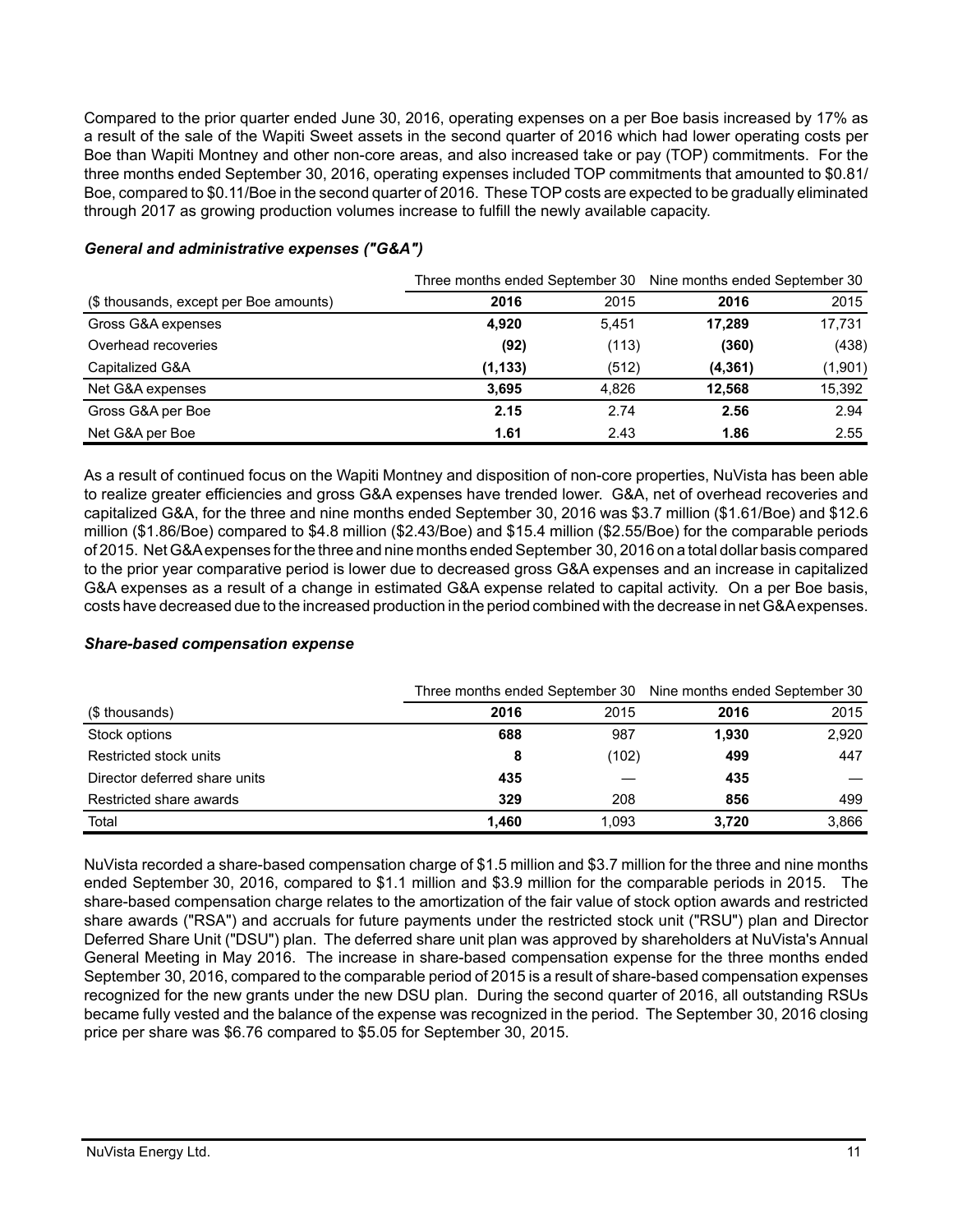#### *Interest expense*

|                                        | Three months ended September 30 |       | Nine months ended September 30 |       |
|----------------------------------------|---------------------------------|-------|--------------------------------|-------|
| (\$ thousands, except per Boe amounts) | 2016                            | 2015  | 2016                           | 2015  |
| Interest on bank indebtedness          | 1.042                           | 1.303 | 5,810                          | 4.867 |
| Interest on senior unsecured notes     | 2.038                           |       | 2,038                          |       |
| Interest expense                       | 3,080                           | 1.303 | 7.848                          | 4.867 |
| Per Boe                                | 1.34                            | 0.65  | 1.16                           | 0.81  |

Interest expense for the three months ended September 30, 2016 was \$3.1 million (\$1.34/Boe) compared to \$1.3 million (\$0.65/Boe) for the same period of 2015. Interest expense for the three months ended September 30, 2016 increased compared to the same period in 2015 due to higher debt levels and higher average borrowing costs. Average borrowing costs on bank indebtedness for the three and nine months ended September 30, 2016 were 3.2% and 3.3% respectively, compared to average borrowing costs of 3.1% and 3.2% for the comparable period of 2015.

Interest on the \$70.0 million senior unsecured notes for the three and nine months ended September 30, 2016 is for the quarterly interest installment and accrued interest to the end of the period. Interest is accrued on the carrying value at the effective interest rate of 11.0%.

#### *Funds from operations*

A reconciliation of funds from operations is presented in the following table:

|                                       | Three months ended September 30 |        | Nine months ended September 30 |         |
|---------------------------------------|---------------------------------|--------|--------------------------------|---------|
| (\$ thousands)                        | 2016                            | 2015   | 2016                           | 2015    |
| Cash provided by operating activities | 22.701                          | 22.454 | 74.027                         | 82,818  |
| Add back:                             |                                 |        |                                |         |
| Environmental remediation expense     |                                 | 8,000  |                                | 8,000   |
| Asset retirement expenditures         | 1,978                           | 2,143  | 7.606                          | 5,555   |
| Note receivable recovery              |                                 |        | (350)                          |         |
| Change in non-cash working capital    | 6.558                           | (775)  | 15.860                         | (3,928) |
| Funds from operations <sup>(1)</sup>  | 31,237                          | 31.822 | 97.143                         | 92.445  |

(1) Refer to "Non-GAAP measurements".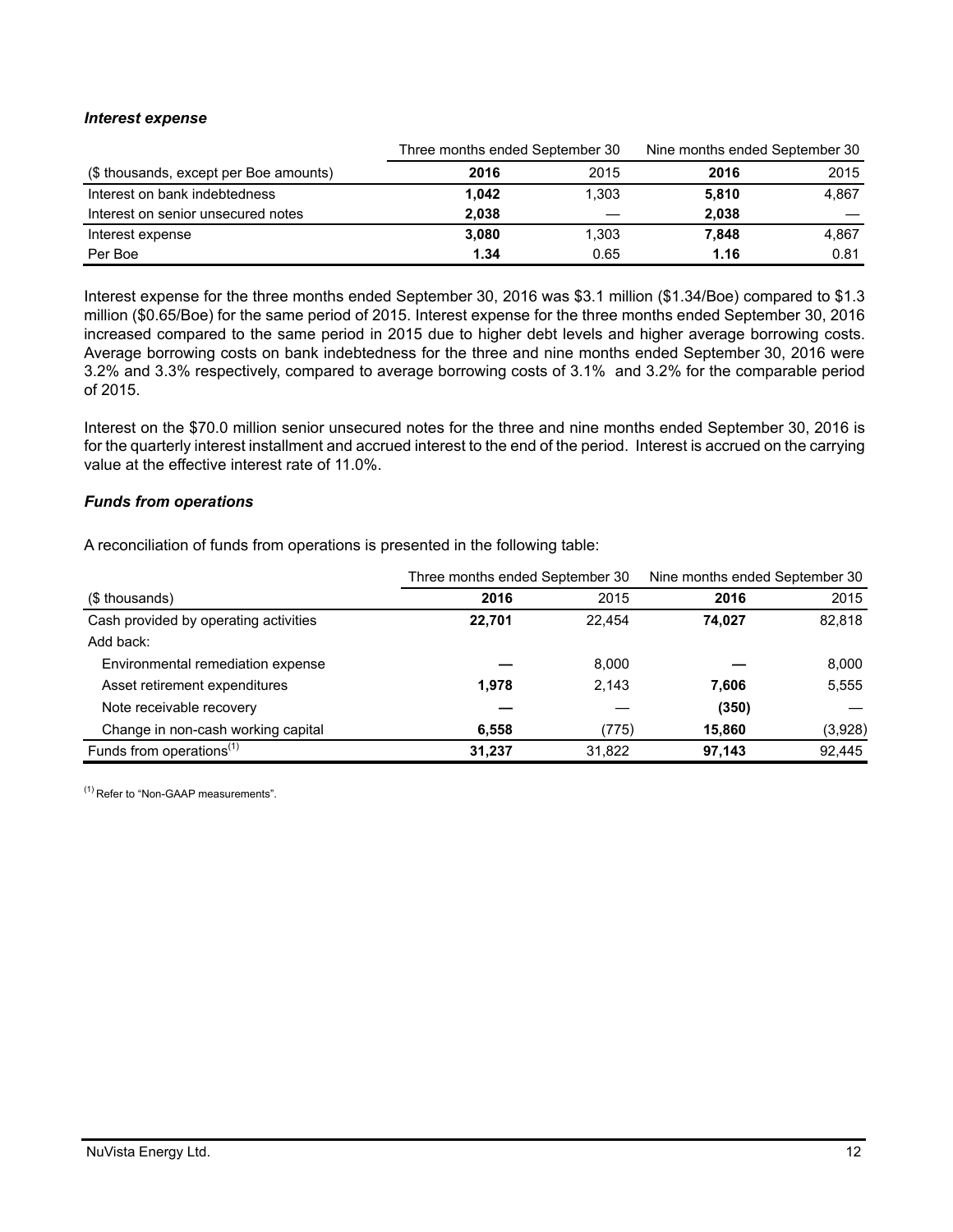The tables below summarize operating netbacks for the three months ended September 30, 2016 and 2015:

|                                               | Three months ended<br><b>September 30, 2016</b> | Three months ended<br>September 30, 2015 |           |         |
|-----------------------------------------------|-------------------------------------------------|------------------------------------------|-----------|---------|
| (\$ thousands, except per Boe amounts)        | \$                                              | \$/Boe                                   | \$        | \$/Boe  |
| Oil and natural gas revenues (1)              | 65,155                                          | 28.45                                    | 54,664    | 27.48   |
| Realized gain on financial derivatives        | 5,323                                           | 2.32                                     | 11.306    | 5.68    |
|                                               | 70,478                                          | 30.77                                    | 65,970    | 33.16   |
| Royalties                                     | (639)                                           | (0.28)                                   | (835)     | (0.42)  |
| Transportation expenses                       | (5,480)                                         | (2.39)                                   | (2,053)   | (1.03)  |
| Operating expenses                            | (25,904)                                        | (11.31)                                  | (25, 233) | (12.68) |
| Operating netback <sup>(2)</sup>              | 38,455                                          | 16.79                                    | 37,849    | 19.03   |
| General and administrative                    | (3,695)                                         | (1.61)                                   | (4,826)   | (2.43)  |
| Restricted stock units & deferred share units | (443)                                           | (0.19)                                   | 102       | 0.05    |
| Interest expense                              | (3,080)                                         | (1.34)                                   | (1,303)   | (0.65)  |
| Funds from operations netback <sup>(2)</sup>  | 31,237                                          | 13.65                                    | 31.822    | 16.00   |

 $<sup>(1)</sup>$  Includes price risk management gains of \$7.7 million (2015 - \$6.1 million gain) on physical delivery sales contracts.</sup>

<sup>(2)</sup> Refer to "Non-GAAP measurements".

The tables below summarize operating netbacks for the nine months ended September 30, 2016 and 2015:

|                                               | Nine months ended<br><b>September 30, 2016</b> | Nine months ended<br>September 30, 2015 |           |         |
|-----------------------------------------------|------------------------------------------------|-----------------------------------------|-----------|---------|
| (\$ thousands, except per Boe amounts)        | \$                                             | \$/Boe                                  | \$        | \$/Boe  |
| Oil and natural gas revenues (1)              | 182,714                                        | 27.09                                   | 170,093   | 28.21   |
| Realized gain on financial derivatives        | 24,016                                         | 3.56                                    | 31,735    | 5.26    |
|                                               | 206,730                                        | 30.65                                   | 201,828   | 33.47   |
| Royalties                                     | (908)                                          | (0.13)                                  | (5,521)   | (0.92)  |
| Transportation expenses                       | (16, 250)                                      | (2.41)                                  | (9,994)   | (1.66)  |
| Operating expenses                            | (71, 079)                                      | (10.54)                                 | (73, 162) | (12.13) |
| Operating netback $(2)$                       | 118,493                                        | 17.57                                   | 113,151   | 18.76   |
| General and administrative                    | (12, 568)                                      | (1.86)                                  | (15, 392) | (2.55)  |
| Restricted stock units & deferred share units | (934)                                          | (0.14)                                  | (447)     | (0.07)  |
| Interest expense                              | (7, 848)                                       | (1.16)                                  | (4,867)   | (0.81)  |
| Funds from operations netback <sup>(2)</sup>  | 97,143                                         | 14.41                                   | 92,445    | 15.33   |

 $<sup>(1)</sup>$  Includes price risk management gains of \$28.3 million (2015 - \$16.9 million gain) on physical delivery sales contracts.</sup>

(2) Refer to "Non-GAAP measurements".

For the three months ended September 30, 2016, NuVista's funds from operations were \$31.2 million (\$0.20/share, basic), compared to \$31.8 million (\$0.21/share, basic) for the comparable period of 2015 and \$35.6 million (\$0.20/ share, basic) in the second quarter of 2016. The lower funds from operations in the third quarter were as a result of lower realized gains on derivatives, higher transportation costs and higher interest expenses relating to the senior unsecured note, offset by increased revenues due to the increased production in 2016.

For the nine months ended September 30, 2016, funds from operations were \$97.1 million (\$0.63/share, basic) compared to \$92.4 million (\$0.63/share, basic) for the comparable period of 2015. Funds from operations were higher than the comparable period of 2015 primarily due to higher production levels, lower royalty, operating and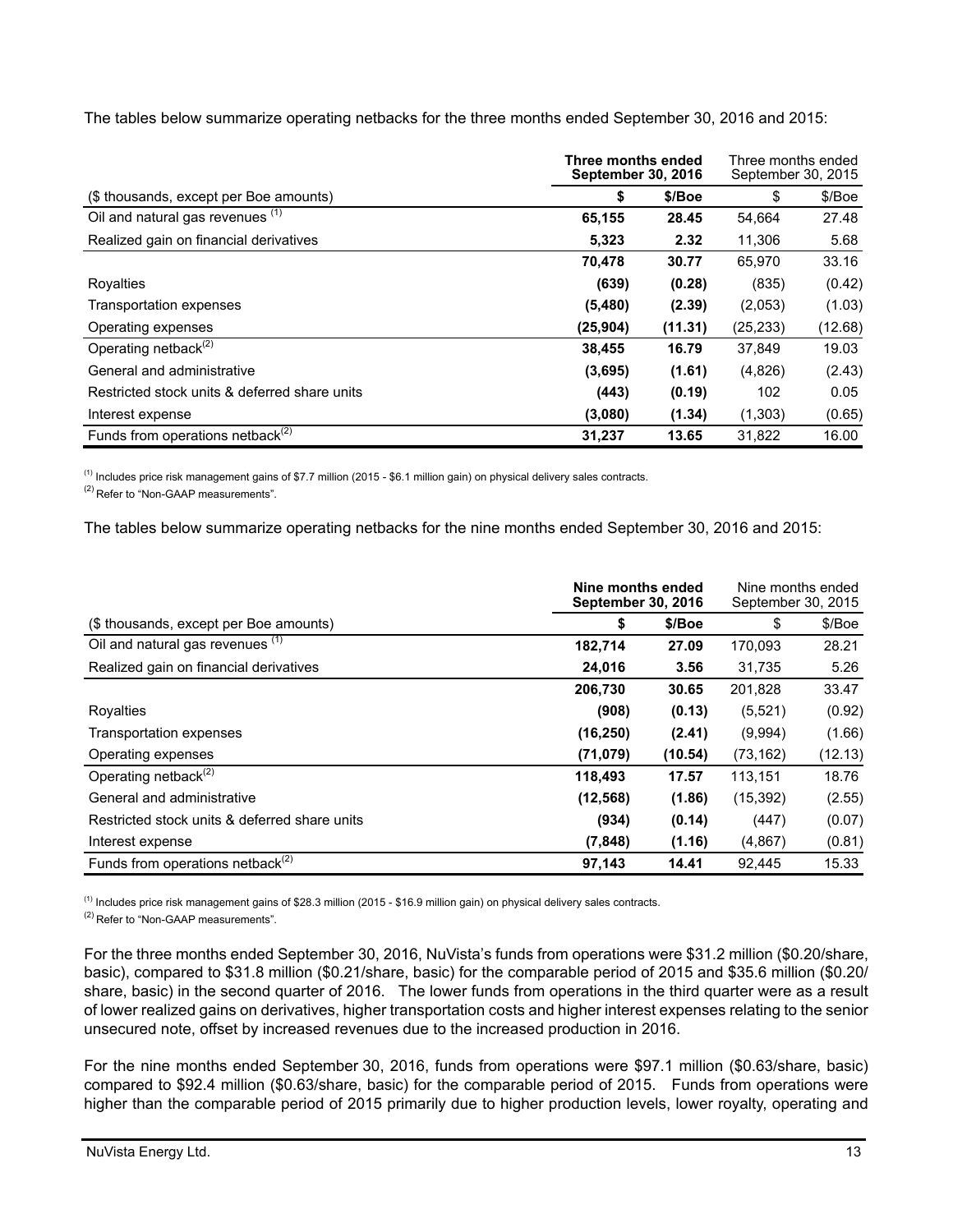general and administrative costs, offset by lower realized oil and natural gas pricing and realized gains on derivatives, and higher transportation and interest expenses.

## *Environmental remediation expense*

During the third quarter of 2015, NuVista identified a leak in a remote pipeline carrying oil emulsion in its non-core area of Northwest Alberta. The pipeline was immediately shut down and NuVista's emergency response plan was activated. In cooperation with local governmental regulators, first nation bands and with the assistance of qualified consultants, NuVista immediately commenced remediation and restoration activities. The Company's insurers have been notified and are currently evaluating to determine if this is an insurable event. The Company recorded \$9.3 million in environmental remediation expense in the December 31, 2015 financial statements which is the current best estimate of the total cost of remediation. To date, \$8.3 million has been spent with \$1.0 million remaining as accrued environmental remediation liabilities. It is anticipated that the majority of the remaining remediation will continue to occur throughout 2016 and 2017.

The provision for accrued environmental remediation liability contains significant estimates and judgments about the scope, timing and costs of the work that will be required. The assumptions and estimates used are based on current information and are subject to revision in the future as further information becomes available to the Company.

|                                                  |        | Three months ended<br>September 30 | Nine months ended<br>September 30 |         |  |
|--------------------------------------------------|--------|------------------------------------|-----------------------------------|---------|--|
| (\$ thousands, except per Boe amounts)           | 2016   | 2015                               | 2016                              | 2015    |  |
| Depletion of oil and gas assets                  | 22,081 | 26,123                             | 62,219                            | 71,508  |  |
| Depreciation of fixed assets                     | 3,845  | 3,360                              | 11,223                            | 8,998   |  |
| DD&A expense                                     | 25,926 | 29.483                             | 73.442                            | 80,506  |  |
| DD&A rate per Boe                                | 11.32  | 14.82                              | 10.89                             | 13.35   |  |
|                                                  |        |                                    |                                   |         |  |
| Property, plant and equipment impairment expense |        | 55.460                             |                                   | 65.441  |  |
| E&E impairment expense                           |        | 6.788                              |                                   | 6,788   |  |
| Total Impairment expense                         |        | 62.248                             |                                   | 72,229  |  |
| Total DD&A and impairment expense                | 25.926 | 91.731                             | 73.442                            | 152.735 |  |

#### *Depletion, depreciation, amortization and impairment ("DD&A")*

DD&A expense was \$25.9 million for the third quarter of 2016 as compared to \$29.5 million for the comparable period in 2015. The average per unit cost was \$11.32/Boe in the third quarter of 2016 as compared to \$14.82/Boe for the comparable period in 2015 and \$11.28/Boe in the second quarter of 2016.

The Wapiti Montney DD&A rate per Boe for three and nine months ended September 30, 2016 was \$11.31/Boe and \$11.36/Boe compared to \$15.59/Boe and \$13.83/Boe for the comparable periods of 2015, and \$11.62/Boe in the second quarter of 2016.

## *Exploration and evaluation*

Exploration and evaluation expense for both the three and nine months ended September 30, 2016 was \$nil and \$0.4 million compared to \$0.6 million and \$2.7 million respectively in the comparable period of 2015. Exploration and evaluation expense relates to land expiries of assets held as exploration and evaluation assets.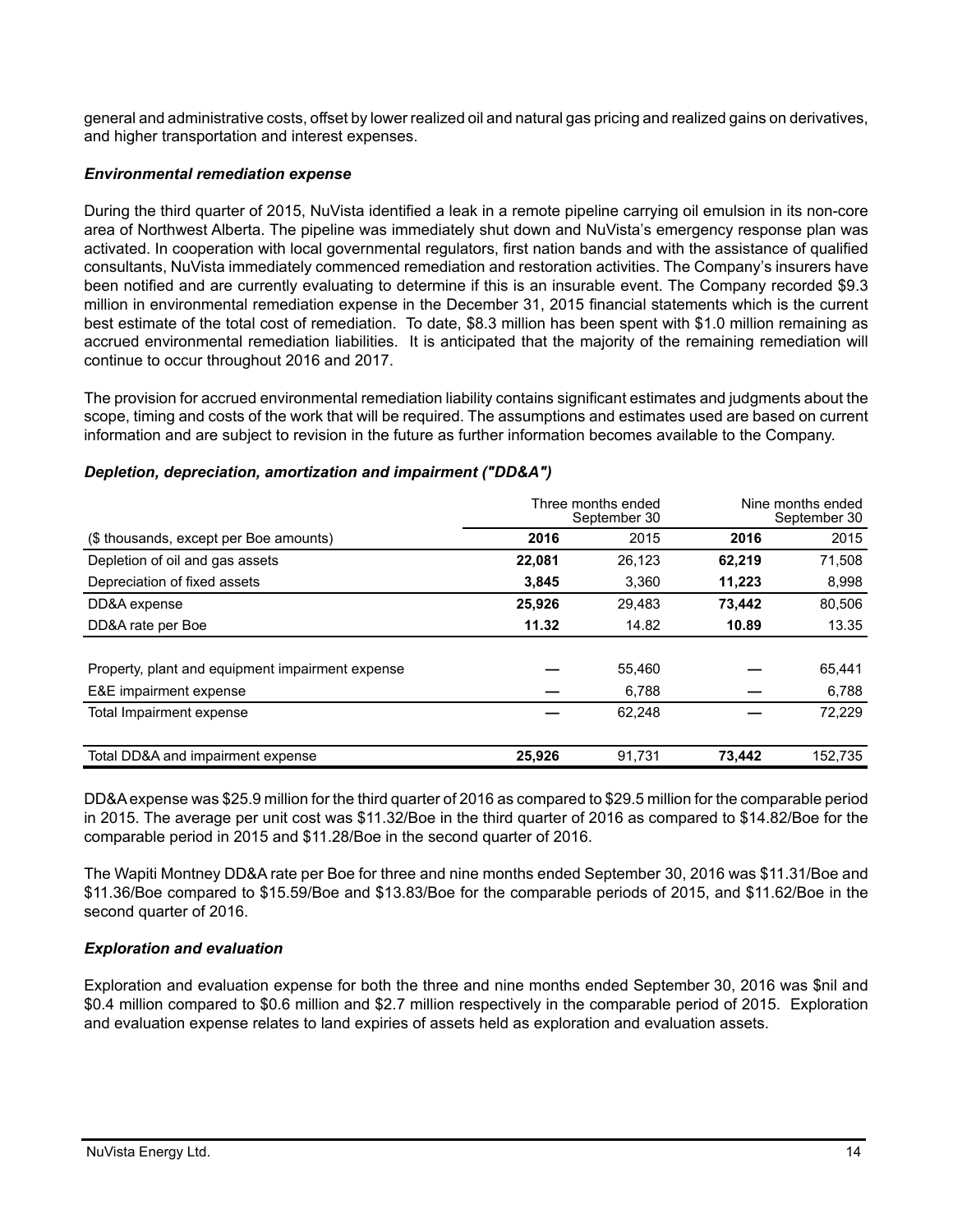# *Asset retirement obligations*

Asset retirement obligations ("ARO") are based on estimated costs to reclaim and abandon ownership interests in oil and natural gas assets including well sites, gathering systems and processing facilities. At September 30, 2016, NuVista has an ARO balance of \$87.8 million as compared to \$101.8 million as at December 31, 2015. The liability was discounted using a risk free discount rate of 1.7% at September 30, 2016 (December 31, 2015 – 2.2%). At September 30, 2016, the estimated total undiscounted amount of cash flow required to settle NuVista's ARO was \$130.7 million (December 31, 2015 – \$150.8 million). The majority of the costs are expected to be incurred between 2017 and 2037. The decrease in ARO in the nine months ended September 30, 2016 is primarily a result of the disposition of Wapiti Sweet assets in the second quarter of 2016, in addition to NuVista's ongoing abandonment program. Actual ARO expenditures for the three and nine months ended September 30, 2016 were \$2.0 million and \$7.6 million respectively compared to \$2.1 million and \$5.6 million for the comparable periods of 2015.

There are uncertainties related to asset retirement obligations and the impact on the financial statements could be material as the eventual timing and expected costs to settle these obligations could differ from our estimates. The main factors that could cause expected costs to differ are changes to laws, regulations, reserve estimates, costs and technology. Any reclamation or abandonment expenditures will generally be funded from cash flow from operating activities.

# *Capital expenditures*

|                                                                    | Three months ended September 30 |        | Nine months ended September 30 |         |  |  |
|--------------------------------------------------------------------|---------------------------------|--------|--------------------------------|---------|--|--|
| (\$ thousands)                                                     | 2016                            | 2015   | 2016                           | 2015    |  |  |
| Exploration and evaluation assets and property plant and equipment |                                 |        |                                |         |  |  |
| Land and retention costs                                           | 563                             | 887    | 645                            | 1.014   |  |  |
| Geological and geophysical                                         | 1,225                           | 864    | 4.542                          | 8,641   |  |  |
| Drilling and completion                                            | 32,269                          | 45.435 | 98,558                         | 130,657 |  |  |
| Facilities and equipment                                           | 9,261                           | 12.585 | 29.491                         | 80.454  |  |  |
| Corporate and other                                                |                                 | 118    | 40                             | 198     |  |  |
| Capital expenditures                                               | 43.318                          | 59.889 | 133.276                        | 220.964 |  |  |

Capital expenditures for the three and nine months ended September 30, 2016 were \$43.3 million and \$133.3 million respectively, 28% and 40% lower than the \$59.9 million and \$221.0 million for the comparative periods of 2015. The majority of capital expenditures in the third quarter of 2016 was \$32.3 million (74%) relating to drilling and completion and \$9.3 million (21%) on facility and equipment, primarily related to bringing wells on production. Substantially all capital expenditures in 2016 were spent on liquids-rich natural gas projects in our Wapiti Montney core area. Capital expenditures for the three months ended September 30, 2016 are lower than the comparable period of 2015 primarily due to reduced service industry costs and improved drilling and completion methods, resulting in lower drilling and completion costs. Third quarter capital expenditures were lower than anticipated due to the effect of continued wet weather delaying drilling, completion and tie-in projects.

Capital expenditures for the nine months ended September 30, 2016 are lower than the comparative period of 2015 as a result of reduced industry service costs and improved drilling and completion methods, as well as the construction of a compressor station at Elmworth within the Wapiti Montney core area during the second quarter of 2015. This compressor station was brought on line in June 2015 with ultimate through-put capacity of 80 MMcf/d of raw gas and 4,000 Bbls/d of condensate.

## *Acquisitions and dispositions*

For the three and nine months ended September 30, 2016, there were undeveloped land acquisitions of \$nil and \$1.0 million compared to \$nil and \$0.6 million in the comparative periods of 2015.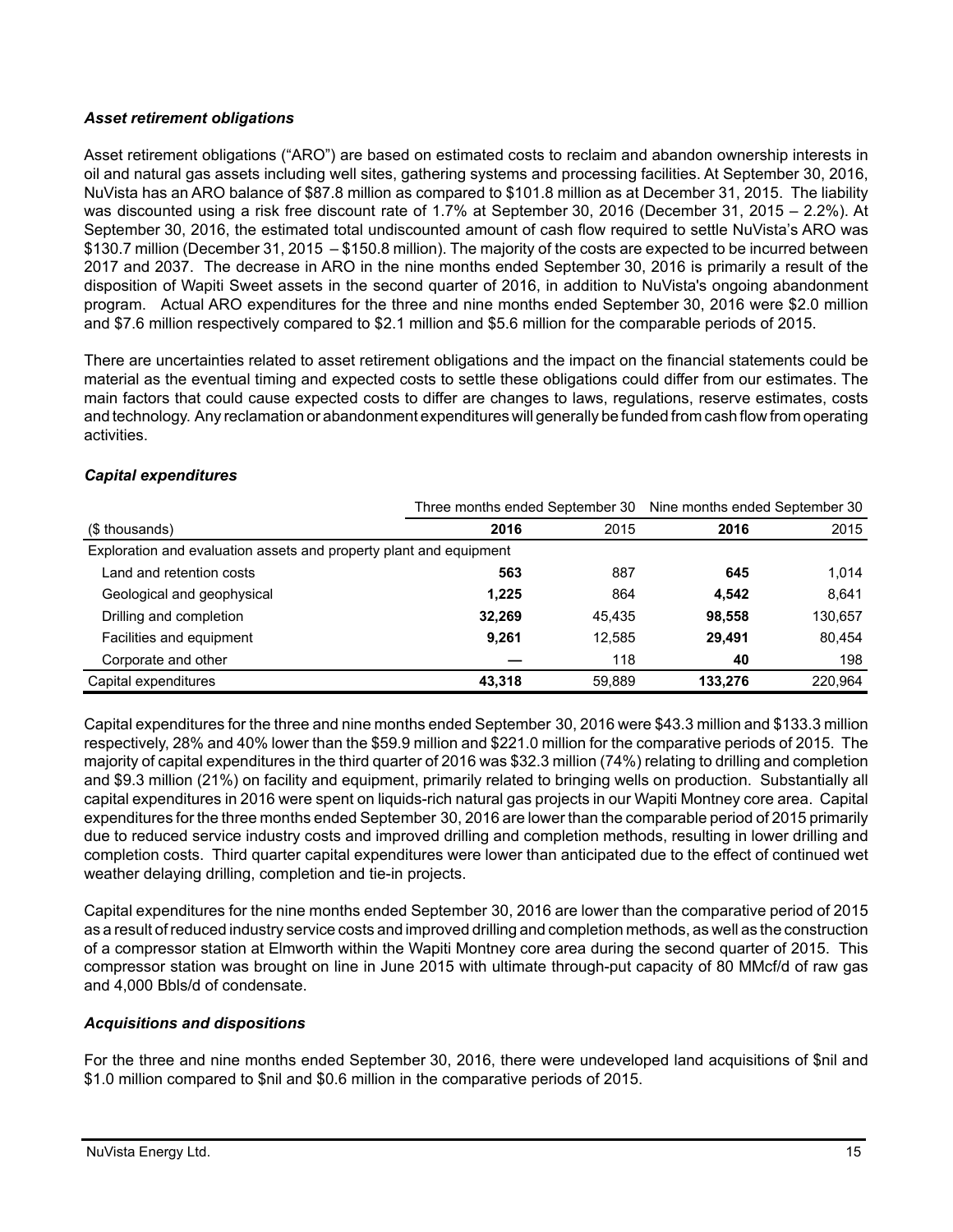For the three months ended September 30, 2016, total proceeds from non-core property dispositions was \$4.0 million, resulting in a gain on dispositions of \$0.8 million. For the comparable period of 2015, NuVista sold minor assets for proceeds of \$3.8 million, resulting in a gain on dispositions of \$1.3 million.

For the nine months ended September 30, 2016, total proceeds from the sale of assets in in the Wapiti Sweet operating area as well as various non-core property dispositions were \$73.9 million, compared to \$13.9 million in the comparable period of 2015.

#### *Note receivable allowance (recovery)*

In December 2013, NuVista disposed of assets in a non-core operating area for cash proceeds and a \$5.0 million note receivable, payable in 3 years with yearly interest payment terms. NuVista recognized a valuation allowance of \$5.2 million at December 31, 2015, valuing the note receivable at nil as a result of uncertainty on collection from the counterparty. In the first quarter of 2016, NuVista agreed to and collected a settlement amount of \$0.4 million from the counterparty.

#### *Income taxes*

For the three and nine months ended September 30, 2016, the provision for income taxes was a benefit of \$1.6 million compared to an expense of \$9.5 million and \$6.9 million for the comparable periods of 2015. The Company derecognized its deferred income tax asset of \$9.4 million to \$nil during the third quarter of 2015 with no change for December 31, 2015 and September 30, 2016, as a result of projected future cash flows at the current commodity prices forecasts being less than the Company's total tax pools.

## *Net earnings (loss)*

For the three months ended September 30, 2016, net earnings totaled \$2.1 million (\$0.01/share, basic) compared to a net loss of \$74.8 million (\$0.49/share, basic) for the comparable period in 2015. For the nine months ended, September 30, 2016, net loss totaled \$2.8 million (\$0.02/share, basic) compared to a net loss of \$103.9 million (\$0.71/ share, basic) for the comparable period of 2015. The decrease in net loss for the current period is primarily a result of lower unrealized losses on commodity derivatives and DD&A expense.

## *Liquidity and capital resources*

On June 22, 2016, the Company issued \$70 million of 9.875% senior unsecured notes ("Notes") with a 5 year term by way of private placement. Proceeds net of discount and costs amounted to \$66.9 million. Interest is payable in equal quarterly installments in arrears. The Notes are fully and unconditionally guaranteed as to the payment of principal and interest, on a senior unsecured basis by the Company. There are no maintenance financial covenants.

The Notes are non callable by the Company prior to the two and a half year anniversary of the closing date. At any time on or after December 22, 2018, the Company may redeem all or part of the Notes at the redemption prices set forth in the table below plus any accrued and unpaid interest:

| 12 month period ended: | Percentage |
|------------------------|------------|
| December 22, 2019      | 104.938%   |
| December 22, 2020      | 102.469%   |
| December 22, 2021      | 100.000%   |

If a change of control occurs at any time prior to June 22, 2017, each holder of the Notes will have the right to require the Company to purchase all or any part of that holder's Notes for an amount in cash equal to 110% of the aggregate principle repurchased plus accrued and unpaid interest. If a change of control occurs after June 22, 2017, each holder of Notes will have the right to require the Company to purchase all or any part of that holder's Notes for an amount in cash equal to 101% of the aggregate principle repurchased plus accrued and unpaid interest.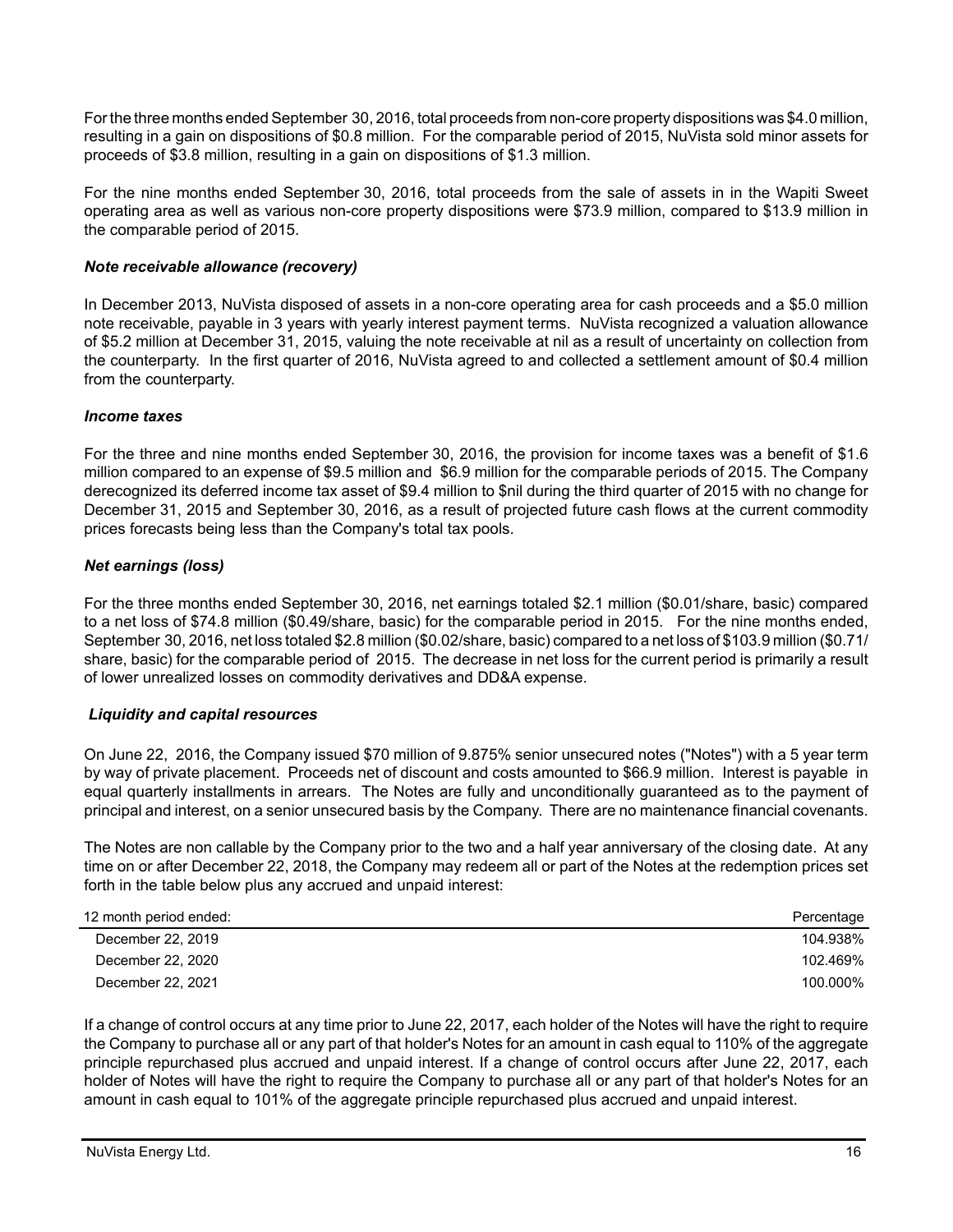In June 2016, NuVista completed the annual review of its borrowing base with its lenders and the lenders approved a revolving extendible credit facility with a maximum borrowing base of \$200.0 million, a reduction from \$300.0 million, primarily as a result of the impact of a lower commodity price outlook, the Wapiti Sweet asset disposition, and the impact of senior unsecured notes issued June 22, 2016. Borrowing under the credit facility may be made by prime loans, bankers' acceptances and/or US libor advances. These advances bear interest at the bank's prime rate and/ or at money market rates plus a borrowing margin. The credit facility is secured by a first floating charge debenture, general assignment of book debts and NuVista's oil and natural gas properties and equipment. The credit facility has a 364-day revolving period and is subject to an annual review by the lenders, at which time a lender can extend the revolving period or can request conversion to a one year term loan. During the revolving period, a review of the maximum borrowing amount occurs semi-annually on October 31 and April 30. During the term period, no principal payments would be required until a year after the revolving period matures. As such, the credit facility is classified as long-term. The credit facility does not contain any financial covenants but NuVista is subject to various industry standard non-financial covenants under its credit facility. Compliance with these covenants is monitored on a regular basis and as at September 30, 2016, NuVista was in compliance with all covenants.

During the third quarter, NuVista requested and received an extension of the renewal date of the credit facility from October 31, to on or before November 30, 2016 from the banking syndicate to allow for the inclusion of new well production data in the semi-annual borrowing base redetermination.

In June 2016, pursuant to a private placement, the Company issued 3.3 million common shares on a flow-through basis in respect of Canadian Development expenses ("CDE") at a price of \$6.65 per share for gross proceeds of \$21.6 million. Under the terms of the flow-through share agreements, the Company is committed to spend approximately \$21.6 million on qualifying CDE prior to December 31, 2016. As of September 30, 2016, NuVista has fulfilled its commitment to spend \$21.6 million on qualifying CDE.

| (\$ thousands)                                                              | September 30, 2016 December 31, 2015 |         |
|-----------------------------------------------------------------------------|--------------------------------------|---------|
| Common shares outstanding                                                   | 157,268                              | 153,310 |
| Share price <sup>(1)</sup>                                                  | 6.76                                 | 4.07    |
| Total market capitalization                                                 | 1,063,132                            | 623,972 |
| Adjusted working capital deficit <sup>(2)</sup>                             | 18.497                               | 23,892  |
| Senior unsecured notes                                                      | 67,038                               |         |
| Long-term debt                                                              | 79.248                               | 196,733 |
| Debt, net of adjusted working capital ("Net debt")                          | 164,783                              | 220,625 |
| Annualized current quarter funds from operations <sup>(2)</sup>             | 124,948                              | 130,176 |
| Net debt to annualized current quarter funds from operations <sup>(2)</sup> | 1.3                                  | 1.7     |

The following is a summary of net debt to annualized current quarter funds from operations at September 30, 2016:

<sup>(1)</sup> Represents the closing price on the Toronto Stock Exchange on September 30, 2016 and December 31, 2015.

<sup>(2)</sup> Refer to the "Non-GAAP measurements".

As at September 30, 2016, net debt was \$164.8 million, resulting in a net debt to annualized current quarter funds from operations ratio of 1.3x. NuVista's long term strategy is to maintain a net debt to annualized current quarter funds from operations ratio of less than 1.5x. However, in periods of volatile and lower commodity prices, NuVista is willing to work to target a net debt to annualized current quarter funds from operations ratio of around 2x. The actual ratio may fluctuate on a quarterly basis above or below target due to a number of factors including facility outages, commodity prices and the timing of acquisitions and dispositions. At September 30, 2016, NuVista had an adjusted working capital deficit of \$18.5 million. Adjusted working capital is current assets less current liabilities excluding the current portion of the fair value of the financial derivative assets of \$1.2 million. The Company believes it is appropriate to exclude these amounts when assessing financial leverage. At September 30, 2016, NuVista had drawn \$79.2 million on its credit facility and had outstanding letters of credit of \$16.9 million which reduce the credit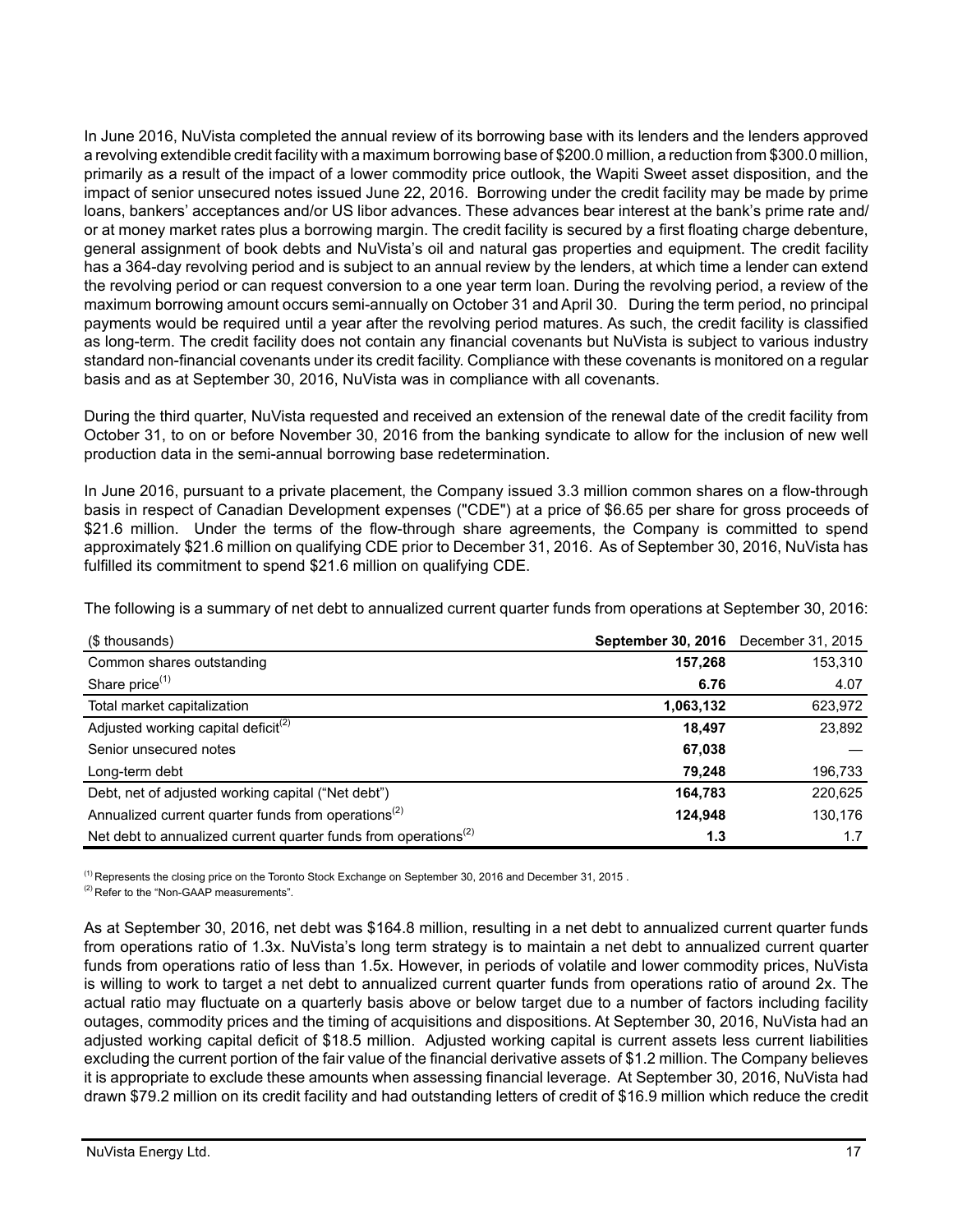available on the credit facility, leaving \$103.9 million of unused bank borrowing capacity based on the current committed credit facility of \$200.0 million.

Subsequent to September 30, 2016, NuVista entered into a bought deal equity financing in which the Company issued 15.1 million common shares at a price of \$6.85/share for gross proceeds of \$103.5 million.

NuVista plans to monitor its 2016 and 2017 business plan and adjust its capital program in the context of commodity prices and debt levels. NuVista plans to finance its 2016 and 2017 capital program with funds from operating activities, any proceeds from divestitures, the aforementioned financing, and available bank lines.

As at September 30, 2016, there were 157.3 million common shares outstanding. In addition, there were 6.0 million stock options with an average exercise price of \$7.16 per option and 542 thousand RSAs outstanding.

#### *Contractual obligations and commitments*

NuVista enters into contract obligations as part of conducting business. The following is a summary of NuVista's contractual obligations and commitments as at September 30, 2016:

| (\$ thousands)                                  | Total   | 2016   | 2017   | 2018   | 2019   | 2020   | Thereafter |
|-------------------------------------------------|---------|--------|--------|--------|--------|--------|------------|
| Transportation and<br>processing <sup>(1)</sup> | 490.290 | 14.008 | 63.341 | 62.302 | 56.143 | 52,910 | 241,586    |
| Office lease                                    | 4,263   | 984    | 3,279  |        |        |        |            |
| Drilling rig contracts                          | 2.768   | 1.132  | 1.636  |        | __     |        |            |
| Total commitments                               | 497.321 | 16.124 | 68.256 | 62.302 | 56.143 | 52.910 | 241,586    |

 $<sup>(1)</sup>$  Certain of the transportation and processing commitments are secured by outstanding letters of credit totaling \$16.5 million at September 30,</sup> 2016 (December 31, 2015 - \$nil)

Subsequent to September 30, 2016, the Company entered into a commitment for firm natural gas processing of 120 MMcf/d. Processing capacity will be added in three incremental steps of 40 MMcf/d, commencing in 2019, 2020, and 2021 respectively.

#### *Off "balance sheet" arrangements*

NuVista has certain lease arrangements, all of which are reflected in the contractual obligations and commitments table, which were entered into in the normal course of operations. All leases have been treated as operating leases whereby the lease payments are included in operating expenses or general and administrative expenses depending on the nature of the lease.

#### *Quarterly financial information*

The following table highlights NuVista's performance for the eight quarterly reporting periods from September 30, 2014 to September 30, 2016: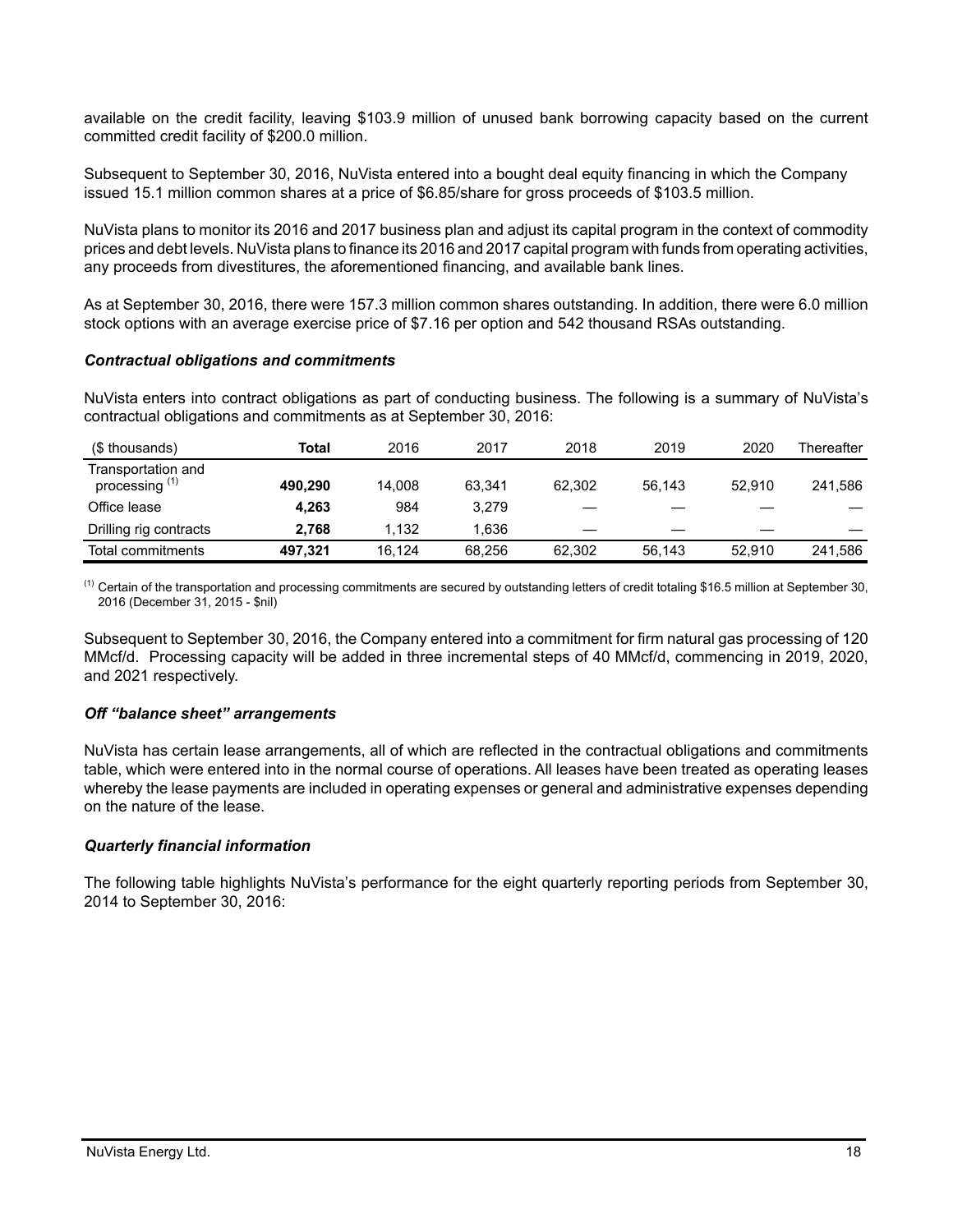| (\$ thousands, except        | 2016<br>2015 |               |        |          |          | 2014          |         |           |
|------------------------------|--------------|---------------|--------|----------|----------|---------------|---------|-----------|
| per share amounts)           | Sep 30       | <b>Jun 30</b> | Mar 31 | Dec 31   | Sep 30   | <b>Jun 30</b> | Mar 31  | Dec 31    |
| Production (Boe/d)           | 24,898       | 23,451        | 25.484 | 23,355   | 21,622   | 21,448        | 23,215  | 23,165    |
| Oil and natural gas revenues | 65,155       | 57.840        | 59,720 | 55,592   | 54,664   | 57,502        | 57.927  | 72,050    |
| Net earnings (loss)          | 2,079        | (7, 320)      | 2,453  | (69,072) | (74,837) | (21,357)      | (7,659) | (42, 478) |
| Net earnings (loss)          |              |               |        |          |          |               |         |           |
| Per basic and diluted share  | 0.01         | (0.05)        | 0.02   | (0.45)   | (0.49)   | (0.14)        | (0.06)  | (0.31)    |
| Funds from operations        | 31,237       | 35,619        | 30,288 | 32,544   | 31,822   | 30,306        | 30,317  | 36,703    |
| Per basic and diluted share  | 0.20         | 0.23          | 0.20   | 0.21     | 0.21     | 0.20          | 0.22    | 0.26      |

NuVista's production volumes over the past six quarters have been increasing significantly with substantially all of the Company's capital expenditures allocated to Wapiti Montney and successful drilling and production performance in that area. Total Company production increases have been partially offset with property dispositions. Over the prior eight quarters, quarterly revenue has been in a range of \$54.7 million to \$72.1 million with revenue primarily influenced by production volumes and commodity prices. Net earnings (losses) have been in a range of a net loss of \$74.8 million to net earnings of \$2.5 million with earnings primarily influenced by impairments, gains and losses from disposal of assets, production volumes, commodity prices and realized and unrealized gains and losses on financial derivatives.

# *Update on regulatory matters*

# *Environmental*

In the fourth quarter of 2015, the provincial government of Alberta released its Climate Leadership Plan which will impact all consumers and businesses that contribute to carbon emissions in Alberta. This plan includes imposing carbon pricing that is applied across all sectors, starting at \$20 per tonne on January 1, 2017 and moving to \$30 per tonne on January 1, 2018, the phase-out of coal-fired power generation by 2030, a cap on oil sands emissions production of 100 megatonnes, and a 45 per cent reduction in methane emissions by the oil and gas sector by 2025. NuVista expects the Climate Leadership Plan to increase the cost of operating its properties and is currently evaluating the expected impact of this plan on its results of operations.

The oil and natural gas industry is currently subject to environmental regulations pursuant to a variety of federal, provincial, and local laws and regulation. Environmental legislation provides for, among other things, restrictions and prohibitions on emissions, releases or spills of various substances produced in association with oil and natural gas operations. Compliance with such legislation can require significant expenditures and a breach may result in the imposition of fines and penalties, some of which may be material. Environmental legislation is evolving in a manner expected to result in stricter standards and enforcement, as well as larger fines and environmental liability. No assurance can be given that the application of environmental laws to the business and operations of NuVista will not result in a limitation of production or a material increase in the costs of operating, development, or exploration activities or otherwise adversely affect NuVista's financial condition, results of operations, or prospects.

NuVista utilizes monitoring and reporting programs, as well as inspections and audits for environmental, health, and safety performance that are designed to provide assurance that environmental and regulatory standards are met. In the event of unknown or unforeseeable environmental impacts arising from its operations, NuVista may be subject to remedial and litigation costs. Contingency plans are in place for a timely response to environmental events and for the utilization of remediation/reclamation strategies to restore the environment in the event of such impacts.

Given the evolving nature of climate change discussion, the regulation of emissions of greenhouse gases ("GHGs") and potential federal and provincial GHG commitments, NuVista is unable to predict the impact on its operations and financial condition at this time. It is possible that NuVista could face increases in operating and capital costs in order to comply with augmented greenhouse gas emissions legislation.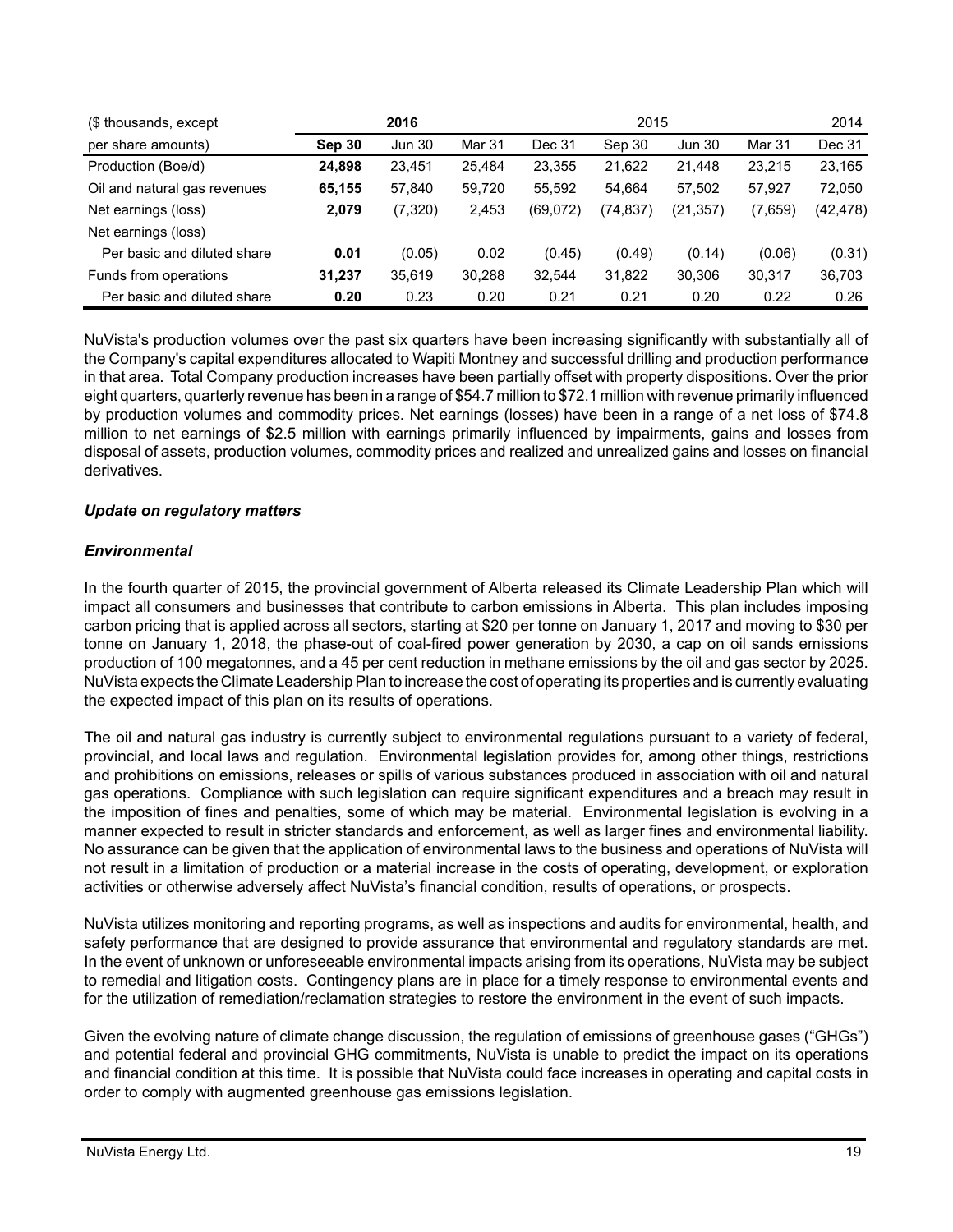Further information regarding environmental and climate change regulations and current provincial royalty and incentive programs are contained in our Annual Information Form for the year ended December 31, 2015 under the Industry Conditions section.

#### *Update on financial reporting matters*

#### *Future accounting changes*

In May 2014, the IASB issued IFRS 15, "Revenue from Contracts with Customers", which replaces IAS 18, "Revenue" and IAS 11, "Construction Contracts". The standard is now effective January 1, 2018 and is required to be adopted retrospectively or using a modified transition approach. The Company will be required to adopt this standard and is currently evaluating the impact this standard may have on the financial statements.

In July 2014, the IASB issued IFRS 9, "Financial Instruments" to replace IAS 39, "Financial Instruments: Recognition and Measurement". The new standard replaces the current multiple classification and measurement models for financial asset and liabilities with a single model that has only two classification categories: amortized cost and fair value. As of January 1, 2018, the Company will be required to adopt the standard. The Company is evaluating the impact this standard may have on the financial statements.

In October 2015, the IASB voted on the effective date of IFRS 16 "Leases" which replaces IAS 17 "Leases". The IASB is expected to issue the standard. The standard will come into effect for annual periods beginning on or after January 1, 2019, with earlier adoption permitted if the entity is also applying for IFRS 15 "Revenue from Contracts with Customers". IFRS 16 will be applied by NuVista on January 1, 2019 and the Company is currently evaluating the impact of the standard may have on the financial statements.

#### *Disclosure controls and internal controls over financial reporting*

NuVista's President and Chief Executive Officer ("CEO") and Vice President, Finance and Chief Financial Officer ("CFO") are responsible for establishing and maintaining disclosure controls and procedures and internal controls over financial reporting as defined in National Instrument 52-109. NuVista's CEO and CFO have designed disclosure controls and procedures, or caused them to be designed under their supervision, to provide reasonable assurance that information required to be disclosed by NuVista in its filings or other reports filed or submitted by it under securities legislation is recorded, processed, summarized and reported within the time periods specified in the securities legislation and is accumulated and communicated to NuVista's management, including its certifying officers, as appropriate to allow timely decisions regarding required disclosure. The CEO and CFO have concluded, based on their evaluation as of the end of the period covered by the interim filings that the Company's disclosure controls and procedures are effective.

The CEO and CFO have also designed internal controls over financial reporting, or caused them to be designed under their supervision, to provide reasonable assurance regarding the reliability of NuVista's financial reporting and the preparation of financial statements for external purposes in accordance with GAAP and includes those policies and procedures that:

(a) pertain to the maintenance of records that in reasonable detail accurately and fairly reflect the transactions and dispositions of the assets of NuVista;

(b) are designed to provide reasonable assurance that transactions are recorded as necessary to permit preparation of the financial statements in accordance with GAAP, and that receipts and expenditures of NuVista are being made only in accordance with authorizations of management and directors of NuVista; and

(c) are designed to provide reasonable assurance regarding prevention or timely detection of unauthorized acquisition, use or disposition of NuVista's assets that could have a material effect on the annual financial statements.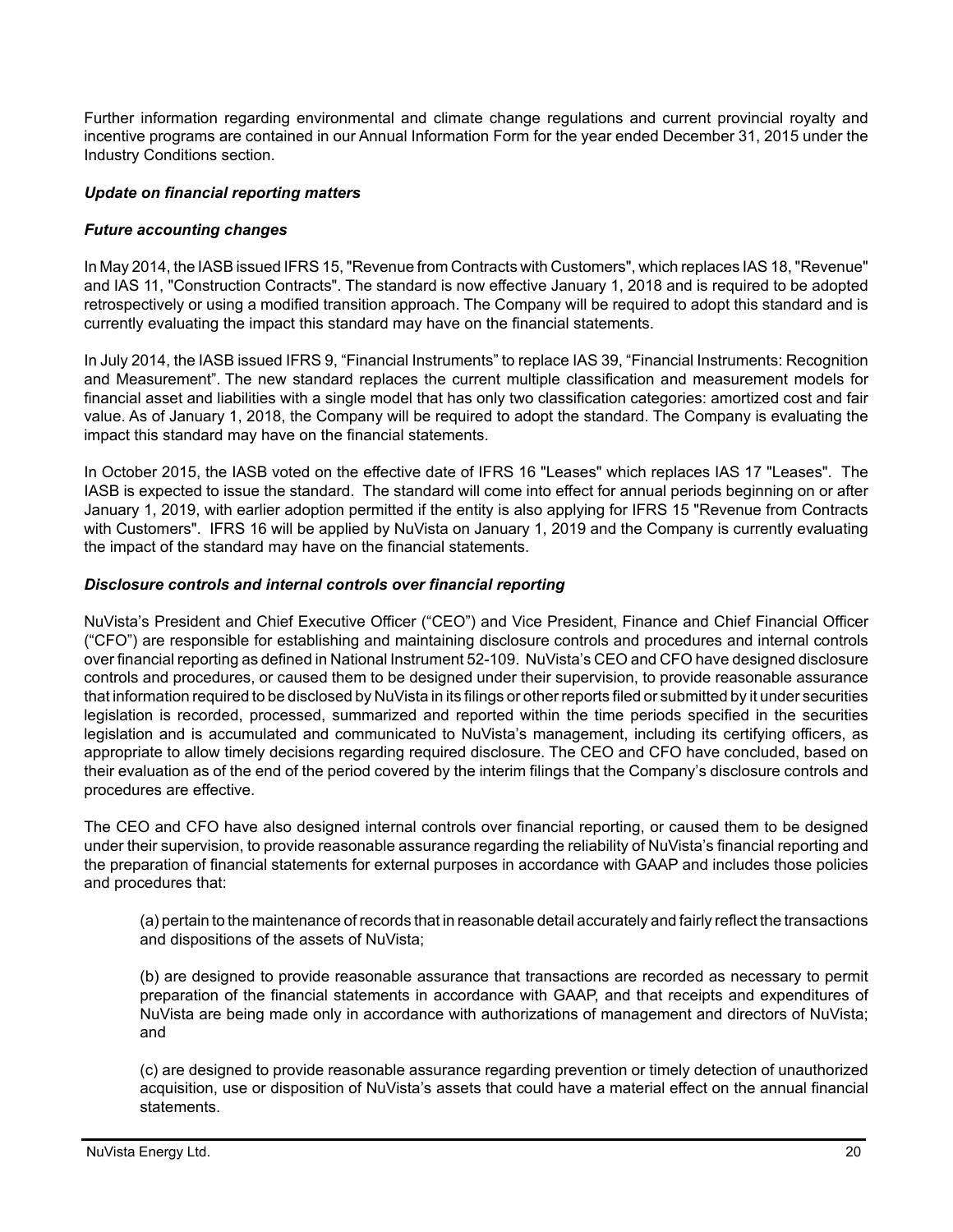NuVista has designed its internal controls over financial reporting based on the Committee of Sponsoring Organizations of the Treadway Commission (2013). During the quarter ended September 30, 2016, there have been no changes to NuVista's internal controls over financial reporting that have materially or are reasonably likely to materially affect the internal controls over financial reporting; the CEO and CFO have concluded that the internal controls over financial reporting are effective.

Because of their inherent limitations, disclosure controls and procedures and internal control over financial reporting may not prevent or detect misstatements, error or fraud. Control systems, no matter how well conceived or operated, can provide only reasonable, not absolute assurance, that the objectives of the control system are met.

## *Assessment of business risks*

The following are the primary risks associated with the business of NuVista. Most of these risks are similar to those affecting others in the conventional oil and natural gas sector. NuVista's financial position and results of operations are directly impacted by these factors:

- Operational risk associated with the production of oil and natural gas;
- Reserves risk with respect to the quantity and quality of recoverable reserves;
- Commodity risk as crude oil and natural gas prices and differentials fluctuate due to market forces;
- Financial risk such as volatility of the Cdn/US dollar exchange rate, interest rates and debt service obligations;
- Risk associated with the re-negotiation of NuVista's credit facility and the continued participation of NuVista's lenders;
- Market risk relating to the availability of transportation systems to move the product to market;
- Environmental and safety risk associated with well operations and production facilities;
- Changing government regulations relating to royalty legislation, income tax laws, incentive programs, operating practices, fracturing regulations and environmental protection relating to the oil and natural gas industry; and
- Labour risks related to availability, productivity and retention of qualified personnel.

NuVista seeks to mitigate these risks by:

- Acquiring properties with established production trends to reduce technical uncertainty as well as undeveloped land with development potential;
- Maintaining a low cost structure to maximize product netbacks and reduce impact of commodity price cycles;
- Diversifying properties to mitigate individual property and well risk;
- Maintaining product mix to balance exposure to commodity prices;
- Conducting rigorous reviews of all property acquisitions;
- Monitoring pricing trends and developing a mix of contractual arrangements for the marketing of products with creditworthy counterparties;
- Maintaining a price risk management program to manage commodity prices and foreign exchange currency rates risk and transacting with creditworthy counterparties;
- Ensuring strong third-party operators for non-operated properties;
- Adhering to NuVista's safety program and keeping abreast of current operating best practices;
- Keeping informed of proposed changes in regulations and laws to properly respond to and plan for the effects that these changes may have on our operations;
- Carrying industry standard insurance to cover losses;
- Establishing and maintaining adequate cash resources to fund future abandonment and site restoration costs;
- Closely monitoring commodity prices and capital programs to manage financial leverage; and
- Monitoring the bank and equity markets to understand how changes in the capital market may impact NuVista's business plan.